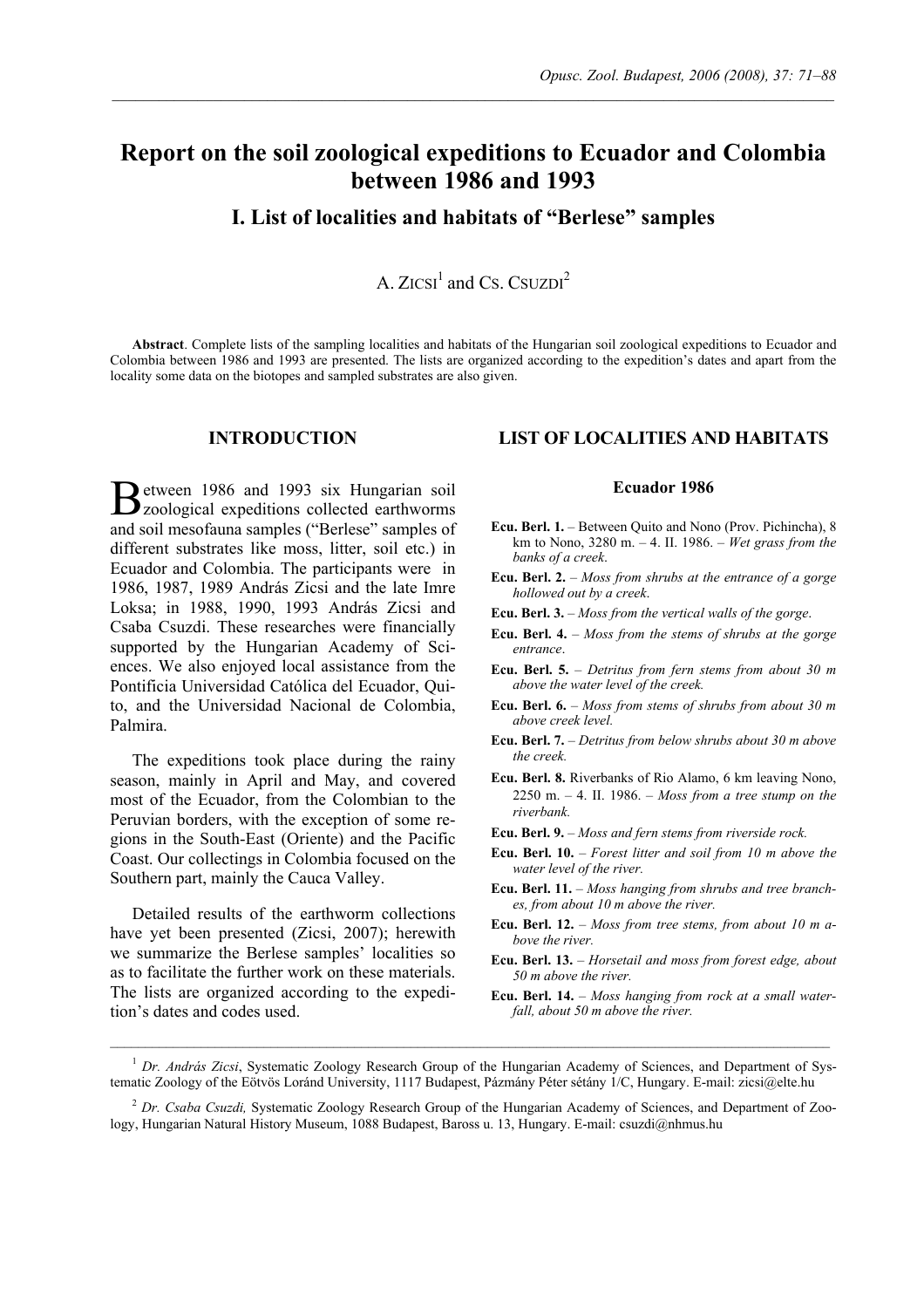- **Ecu. Berl. 15.** *Moss and scale-moss from tree stem, about 60 m above the river.*
- **Ecu. Berl. 16.** Riverbank of Rio Alamo, 3 km leaving Nono, 2750 m. – 4. II. 1986. – *Litter and soil from forest patch.*
- **Ecu. Berl. 17.** *Debris of decomposing tree stump and moss from near the riverbank.*
- **Ecu. Berl. 18.** *Grass of grazed pasture, with much couchgrass.*
- **Ecu. Berl. 19.** Pasochoa National Park, 2800-2850 m. 6. II. 1986. – *Scale-moss hanging from vertical bank of a creek, 3 m above water level.*
- **Ecu. Berl. 20.** *Litter of dense creeping reed and soil from the bank of the creek (light scarcely at all)*.
- **Ecu. Berl. 21.** *Rock-trough filled with water above creek level, moss hanging from the wall above the trough.*
- **Ecu. Berl. 22.** *Hillside 150 m above the creek (3000 m)*; *fern stems from shrubby secondary forest.*
- **Ecu. Berl. 23.** *Mossy litter and soil from below ferns in the shrubby secondary forest.*
- **Ecu. Berl. 24.** *Sclerophyllous litter and soil of the shrubby secondary forest.*
- **Ecu. Berl. 25.** *Moss and soil from below closed shrubs of the shrubby secondary forest.*
- **Ecu. Berl. 26.** *Moss and soil from a small clearing of the shrubby secondary forest.*
- **Ecu. Berl. 27.** *Cattle pasture, detritus and soil from a fresh grass patch.*
- **Ecu. Berl. 28.** *Cattle pasture, detritus and soil of relatively dry grass.*
- **Ecu. Berl. 29.** *End of the fenced part of the park with a small creek. Wet litter of creeping reed growing along the creek.*
- **Ecu. Berl. 30.** *Wet moss cover of stones lying in the creek.*
- **Ecu. Berl. 31.** *Moss hanging from tree branches overshadowing the creek*.
- **Ecu. Berl. 32.** *Thick moss and soil from almost vertical wall.*
- **Ecu. Berl. 33.** *Litter and soil of very old reeds, about 20 m above the creek.*
- **Ecu. Berl. 34**. *Litter and soil from below Rubus shrubs on a pasture, about 50 m above the creek.*
- **Ecu. Berl. 35.** Naranhito (Prov. Cotopaxi), on the way to San Francisco de las Pampas, cca 2200 m. – 9. II. 1986. – *Forest patch, litter and soil.*
- **Ecu. Berl. 36.** *Debris and moss cover of decomposing tree stump.*
- **Ecu. Berl. 37.** *Moss hanging from tree branches.*
- **Ecu. Berl. 38.** *1.5 km in the direction of Toachi. Forest patch with many palm trees. Litter and soil.*
- **Ecu. Berl. 39.** *Debris and moss cover of decomposing tree stump.*
- **Ecu. Berl. 40.**  *Moss from tree stems.*
- **Ecu. Berl. 41.** Galapagos de las Pampas (Prov. Cotopaxi), on the way to San Francisco de las Pampas, cca 2200 m. – 9. II. 1986. – *Wet litter and soil from the bank of a hollow of a creek.*
- **Ecu. Berl. 42.** *Moss from rock, moistened continuously by a small spring.*
- **Ecu. Berl. 43.** San Francisco de las Pampas (Prov. Cotopaxi), cca 2300 m. – 10. II. 1986. – *Litter and soil from small forest patch among cultivated fields.*
- **Ecu. Berl. 44.** *Moss hanging from the tree stems.*
- **Ecu. Berl. 45.** *Epiphyllous moss of palm leaves.*
- **Ecu. Berl. 46.** *Litter and soil from maize field near the forest patch (last year's fallow).*
- **Ecu. Berl. 47.** *Soil and detritus of secondary vegetation from the fallow.*
- **Ecu. Berl. 48.** *Thick moss carpet of the fallow.*
- **Ecu. Berl. 49.** About 4 km from San Francisco de las Pampas in the direction of Toachi. (Prov. Cotopaxi), 2200 m. – 10. II. 1986. – *Litter and soil of the forest patch on the plateau.*
- **Ecu. Berl. 50.** *Moss hanging from tree stems and braches in the flat forest patch.*
- **Ecu. Berl. 51.** *Moulder from below the bark of cut tree trunk, in the flat forest patch.*
- **Ecu. Berl. 52.** *Litter and soil from forest on steep hillside (inclinatio about 50o )*.
- **Ecu. Berl. 53.** *Moss hanging from branches and detritus of Bromelia from steep hillside forest.*
- **Ecu. Berl. 54.** *Bark and moss from tree trunk lying on flat, clear-cut area.*
- **Ecu. Berl. 55.** *Grass detritus and soil from flat, clear-cut area.*
- **Ecu. Berl. 56.** Large waterfall near Toachi (Prov. Pichincha), 2000 m. – 10. II. 1986. – *Litter and soil from shrubby forest bordering the waterfall.*
- **Ecu. Berl. 57.** *Wet moss from rock walls beside the waterfall*.
- **Ecu. Berl. 58.** *Somewhat drier moss and soil from rock walls, farther from the waterfall.*
- **Ecu. Berl. 59.** *Decomposing palm leaves, somewhat farther from the waterfall.*
- **Ecu. Berl. 60.** *Decomposing tree trunk at the foot of rock wall, somewhat farther from the waterfall.*
- **Ecu. Berl. 61.** *Wet moss from below the waterfall.*
- **Ecu. Berl. 62.** *Wet litter, moss and roots from beside the foot of the waterfall.*
- **Ecu. Berl. 63.** Pomasqui (Prov. Pichincha), cca 2600 m. 12. II. 1986. – *Eucalyptus forest, litter and detritus of sparse grass.*
- **Ecu. Berl. 64.** Pululagua crater and its surroundings, "Midad del Mundo" (Prov. Pichincha). – 12. II. 1986. – *Shrubs and ferns on the sides of the crater, litter and soil.*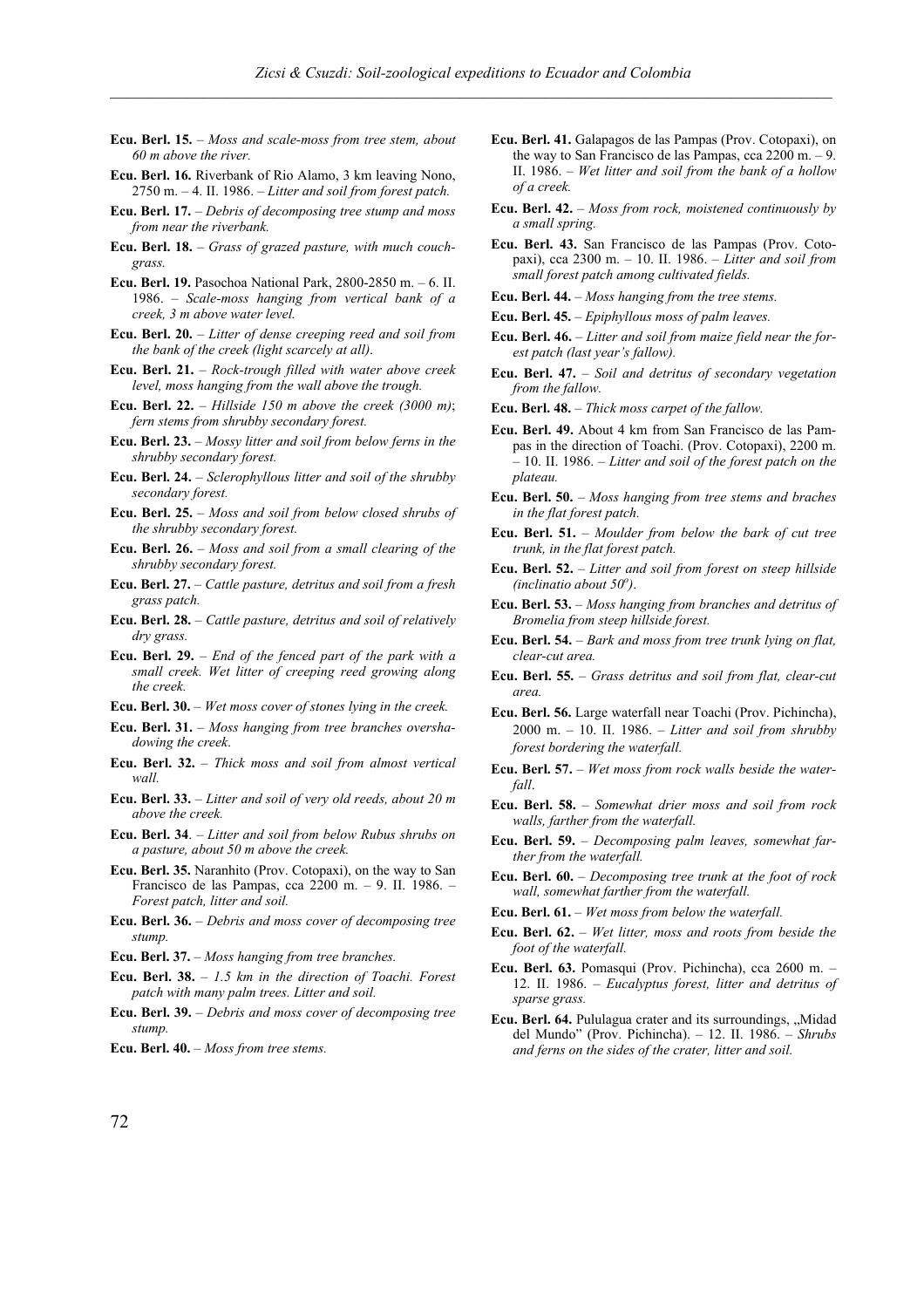- **Ecu. Berl. 65.** *Moss from below of shrubs growing on the sides of the crater.*
- **Ecu. Berl. 66.** *Grass stems and moss from the sides of the crater.*
- **Ecu. Berl. 67.** *Eroded hollow in the direction of Midad del Mundo, moss from under bushes growing on the sides of the hollow.*
- **Ecu. Berl. 68.** *Litter and soil from below the bushes*.
- **Ecu. Berl. 69.** *Litter and soil from below shrubs on the slopes of another eroded hollow.*
- **Ecu. Berl. 70.** *Moss from the stems of trees and shrubs on the slopes of this eroded hollow.*
- **Ecu. Berl. 71.** *Litter and soil from under scattered shrubs on flat area between the eroded hollows.*
- **Ecu. Berl. 72.** *Litter and soil from below shrubs, on steep walls of an eroded gully.*
- **Ecu. Berl. 73.** Towards Calacali (Prov. Pichincha). 12. II. 1986. – *Detritus from below thorny vegetation.*
- **Ecu. Berl. 74.**  *Litter and soil from below planted Acacia shrubs*.
- **Ecu. Berl.** 7**5.** Cosanga (Las Caucheras) (Prov. Napo), 2100 m. – 13. II. 1986. – *Relict fragment of primary forest. Litter of large, sclerophyllous trees and soil.*
- **Ecu. Berl. 76.** *Moss hanging from stems of old trees in relict fragment of primary forest.*
- **Ecu. Berl. 77.**  *Litter, mostly of creeping reed, and soil from the edges of the primary forest.*
- **Ecu. Berl. 78.** *Grass detritus and soil from clear-cut area.*
- **Ecu. Berl. 79.** *Decomposing debris and moss cover of tree trunk lying on the clear-cut area.*
- **Ecu. Berl. 80.** Puerto Misahualli (Prov. Napo), 250 m. 14. II. 1986 – *Litter and soil from secondary forest.*
- **Ecu. Berl. 81.** *Soil from a large rock (there are huge boulders in the forest)*.
- **Ecu. Berl. 82.** *Moss from the large rock.*
- **Ecu. Berl. 83.** *Debris of decomposing tree trunk and moss in secondary forest.*
- **Ecu. Berl. 84.** *About 50m above the level of Rio Napo (300m a.s.l.). Litter and soil of secondary forest.*
- **Ecu. Berl. 85.** *50m above the level of Rio Napo, pasture with scattered trees, litter and soil.*
- **Ecu. Berl. 86.** *50m above the level of Rio Napo, decomposing leaves of palm trees.*
- **Ecu. Berl. 87.** In the direction of Mirador, a nameless little streamlet of Rio Napo. – 14. II. 1986. – *Litter and soil from forest bordering the streamlet.*
- **Ecu. Berl. 88.** *Moss from a fallen tree.*
- **Ecu. Berl. 89.** *Wet moss from the side of a little spring.*
- **Ecu. Berl. 90.** Puerto Napo (Prov. Napo). 14. II. 1986. *Litter and soil from patch along a temporary creek.*
- **Ecu. Berl. 91.** *Moss from tree stems in the creek side forest patch.*
- **Ecu. Berl. 92.** Near Santa Clara (Prov. Pastaza). 14. II. 1986. – *Litter and soil from primary forest patch.*
- **Ecu. Berl. 93.** *Debris and moss of decomposing tree trunk in the primary forest patch.*
- **Ecu. Berl. 94.** *Detritus amassed by the floods of a small creek.*
- **Ecu. Berl. 95.** *Soil and detritus of grass, after clearcutting.*
- **Ecu. Berl. 96.** Teniente. Hugo Ortiz (Prov. Pastaza). 14. II. 1986. – *Litter and soil of primary forest patch.*
- **Ecu. Berl. 97.** *Moss hanging from trees of the primary forest patch.*
- **Ecu. Berl. 98.** *Soil and detritus of high grass (of the forest edge).*
- **Ecu. Berl. 99.** Between Puyo and Shell (Prov. Pastaza). 15. II. 1986. – *Forest fragment on steep hillside (970 m a.s.l.), litter and soil.*
- **Ecu. Berl. 100.** *Moss from tree stems in the forest fragment.*
- **Ecu. Berl. 101.** *Detritus of high grass and soil.*
- **Ecu. Berl. 102.** Between Rio Negro and Rio Verde (Prov. Tungurahua), 1270 m. – 15. II. 1986. – *Litter and soil from steep hillside forest patch bordering a creek.*
- **Ecu. Berl. 103.** *Moss from rocks in the creek side forest patch.*
- **Ecu. Berl. 104.** *Stony hillside secondary forest clearing, tussocks.*
- **Ecu. Berl. 105.** Near to Baños (Prov. Tungurahua). 15. II. 1986. – *Very dry area. Litter and soil from below shrubs.*
- **Ecu. Berl. 106.** *Tussocks and detritus*.
- **Ecu. Berl. 107.** La Avelina (Prov. Cotopaxi), 2840 m. 15. II. 1986. – *Wet meadow (with Juncus-like plants), soil and detritus.*
- **Ecu. Berl. 108.** *Pasture, couch-grass.*
- **Ecu. Berl. 109.**  *Litter and soil from below bushes along the banks of a water gully.*
- **Ecu. Berl. 110.** Atapul (Prov. Cotopaxi), between Pujili and Zumbagua, 3600–3800 m. – 16. II. 1986. – *Paramo vegetation. Cushion plants.*
- **Ecu. Berl. 111.**  *Soil and detritus of tussocks of the paramo vegetation.*
- **Ecu. Berl. 112.** *Litter, moss and soil from under bushes.*
- **Ecu. Berl. 113.** *Paramo vegetation, 4000-4200 m a.s.l. Small cushion plants.*
- **Ecu. Berl. 114.** – *Cushion plants (taller ones).*
- **Ecu. Berl. 115.** On the way to Pujili, 3400 m. 16. II. 1986. – *Paramo vegetation. Roadside moss*.
- **Ecu. Berl. 116.** *Rocky gorge with waterfall. Moss from the side of the waterfall.*
- **Ecu. Berl. 117.** *Moss from rock wall, about 10 m from the waterfall.*
- **Ecu. Berl. 118.** *Cushion plants*.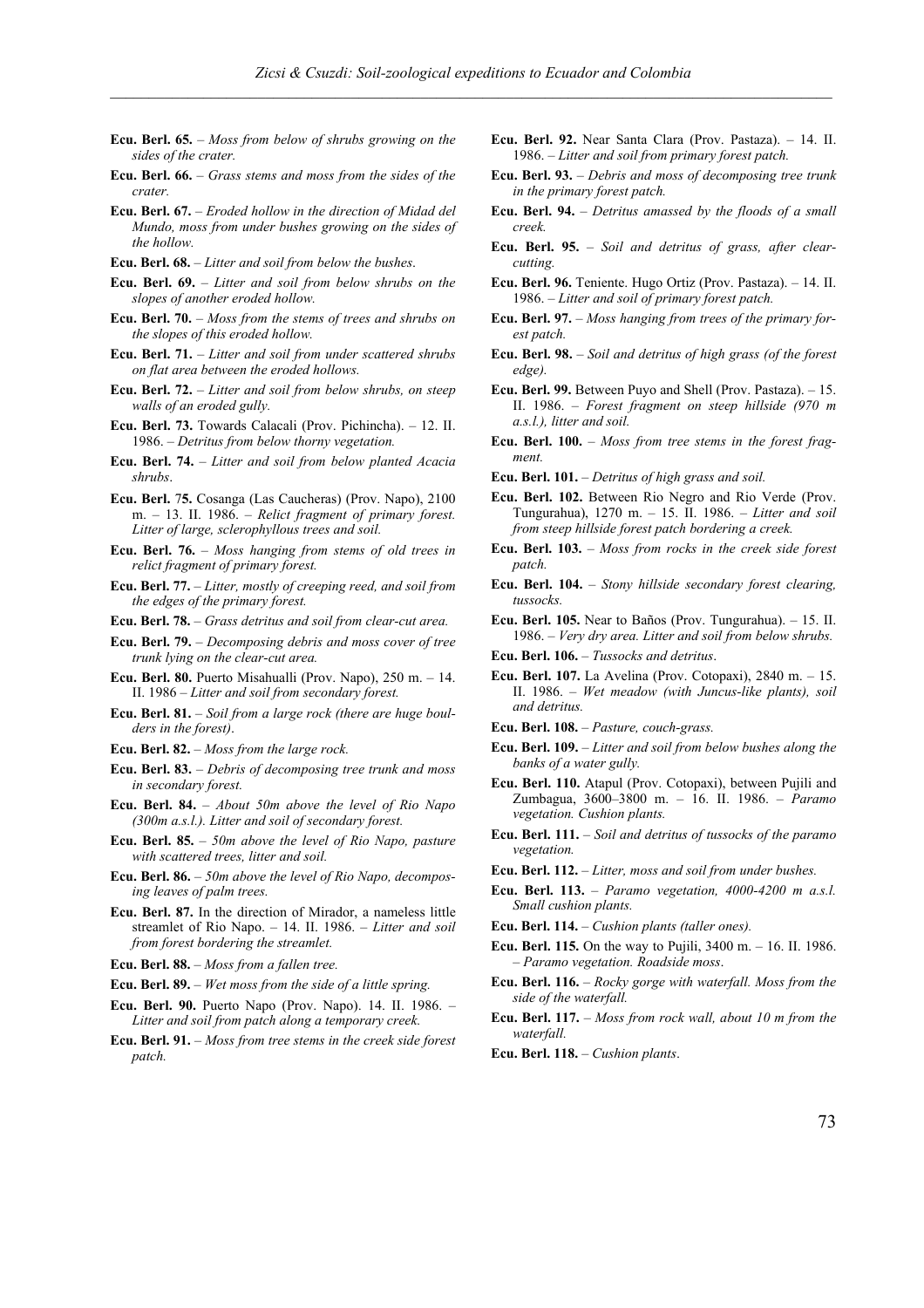- **Ecu. Berl. 119.** *Tussocks, detritus and soil.*
- **Ecu. Berl. 120.** On the way to Pujili, flat eroded depression, 3200 m. – 16. II. 1986. – *Wet meadow, detritus and soil.*
- **Ecu. Berl. 121.** *Small cushion plants from beside streamlet.*
- **Ecu. Berl. 122.** *Tussocks, detritus and soil.*
- **Ecu. Berl. 123.** On the way to Pujili, *Pinus radiata* forest plantation (about 40 years old), 2800 m. – 16. II. 1986. – *Mossy litter and soil from below trees*.
- **Ecu. Berl. 124.** *Tussocks and coniferous litter of sparse forest stand.*
- **Ecu. Berl. 125.** C*ushion plants from forest clearing.*
- **Ecu. Berl. 126.** 8km leaving Pifo (Prov. Pichincha), 2800 m. – 18. II. 1986. – *Deep hollow (cca 50 m) of temporary creek. Soaking wet moss*.
- **Ecu. Berl. 127.** *Soil and litter from below bushes of the hollow.*
- **Ecu. Berl. 128.**  *Soil and litter from under dwarf shrubs in the upper third of the hollow.*
- **Ecu. Berl. 129.** *Soil and litter from below bushes growing above the max. flood level of the hollow.*
- **Ecu. Berl. 130.** *Moss from the ground, upper third of the hollow.*
- **Ecu. Berl. 131.** Psluguillo, about 20 km leaving Pifo (Prov. Pichincha), 3600m. – 18. II. 18986. – *Canyon of a permanent creek. Moss and detritus from trees, about 5m above the level of the creek.*
- **Ecu. Berl. 132.** *Moss from stones, on the level of the creek.*
- **Ecu. Berl. 133.**  *Litter and soil from below shrubs bordering the creek.*
- **Ecu. Berl. 134.** *Moss and detritus from bushes and trees along the creek.*
- **Ecu. Berl. 135.**  *Moss from rocks, cca 30 m above the creek level.*
- **Ecu. Berl. 136.** 6 km leaving Psluguillo (Prov. Pichincha), 3900 m. – 18. II. 1986. – *Wet cushion plants from the flat area os a basin surrounded by heights.*
- **Ecu. Berl. 137.** *Litter and soil from bushes at the foot of rocks.*
- **Ecu. Berl. 138.**  *Moss from decomposing tree trunk, at the foot of rocks.*
- **Ecu. Berl. 139.** *Moss from tree stems, some 50 m higher.*
- **Ecu. Berl. 140.** *Litter and soil from below the trees.*
- **Ecu. Berl. 141.** *Moss and soil.*
- **Ecu. Berl. 142.** *Cushion plants.*
- **Ecu. Berl. 143.** *Tussocks and detritus.*
- **Ecu. Berl. 144.** *Moss and cushion plants*.
- **Ecu. Berl. 145.** Near Psluguillo (in the direction of Pifo), 3400 m. – 18. II. 1986. – *Dry, paper-like bark of trees bordering a stream.*
- **Ecu. Berl. 146.** *Scarcely moist moss, from 5 m above the stream level.*
- **Ecu. Berl. 147.** *Soaking wet cushion plants from beside a streamlet.*
- **Ecu. Berl. 148.** *Moss and other plants growing on wet soil, from stream level.*
- **Ecu. Berl. 149.**  *Detritus of sedge-like plants and wet soil from the side of a streamlet.*
- **Ecu. Berl. 150.** Near Psluguillo (in the direction of Pifo), 3200 m. – 18. II. 1986. – *Creekside moss, from the creek level.*
- **Ecu. Berl. 151.** *Litter and soil from below shrubs bordering the creek.*
- **Ecu. Berl. 152.** *Cushion plants from near the creekside.*
- **Ecu. Berl. 153.**  *Moss from decomposing tree trunk, near the creekside.*
- **Ecu. Berl. 154.** Between Tandapi and Toachi, 15 km to Toachi, stream confluent with Rio Pilatión, 2650 m. – 19. II. 1986. – *Soaking wet moss from the stream level*.
- **Ecu. Berl. 155.**  *Litter and soil from below bushes, growing on stream leve*l.
- **Ecu. Berl. 156.** *Litter and soil from below bushes, growing cca 30m above the stream level*.
- **Ecu. Berl. 157.** *Moss and debris of decomposing tree, 30m above stream level.*
- **Ecu. Berl. 158.** *Soil and decomposing Bromelia leaves, from steep devastated area.*
- **Ecu. Berl. 159.**  *Moss from rocks on the steep devastated area.*
- **Ecu. Berl. 160.** *Somewhat farther from the stream, forest patch without reeds. Litter and soil*.
- **Ecu. Berl. 161.** *Litter and soil from forest patch with reeds.*
- **Ecu. Berl. 162.** *Forest patch, moss and soil from rocks.*
- **Ecu. Berl. 163.** *Forest patch, epipyllous moss.*
- **Ecu. Berl. 164.** Near Toachi, at junction the old highway of Quito, about 50 m above the level of Rio Pilatión. – 19. II. 1986. – *Shrubby forest patch, 1200 m, litter and soil.*
- **Ecu. Berl. 165.** *Grass cover succeeding clear-cutting*.
- **Ecu. Berl. 166.**  *Moss from the steep roadside.*
- **Ecu. Berl. 167.** Santo Domingo de los Colorados (Prov. Pichincha). – 20. II. 1986. – L*itter and soil from forest patch.*
- **Ecu. Berl. 168.**  *Grass, succeeding clear-cutting*.
- **Ecu. Berl. 169.** 17 km from Santo Domingo de los Colorados, in the direction of Quininde, 350 m. – 20. II. 1986. – *Plantation of palma africana. Decomposing palmtrunk*.
- **Ecu. Berl. 170.**  *Moss and small plants from live palm stems.*
- **Ecu. Berl. 171.** 15 km from Puerto Quito (Prov. Pichincha). – 20. II. 1986. – *Litter and soil from forest patch.*
- **Ecu. Berl. 172.**  *Decomposing tree trunk debris*.
- **Ecu. Berl. 173.** Puerto Quito (Prov. Pichincha). 20. II. 1986. – *Moss from riverside (May be inundated by floods)*.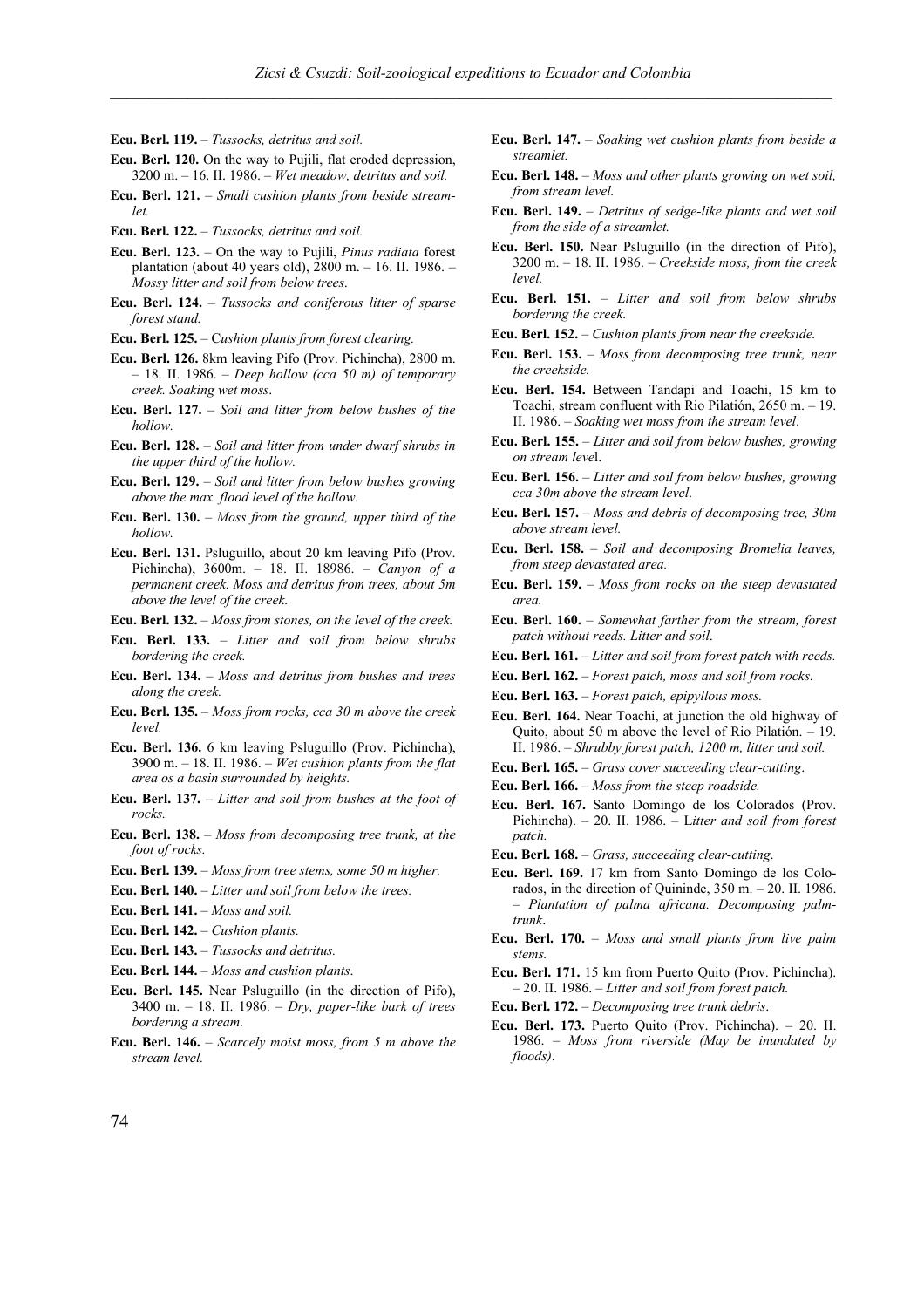- **Ecu. Berl. 174.** *Sparse moss from riverside rock, frequently inundated*.
- **Ecu. Berl. 175.**  *Moss from high, riverside wall, above inundation area.*
- **Ecu. Berl. 176.** Leaving Pto. Quito (in the direction of Saloya). – 20. II. 1986. – *Soil and litter from a forest patch in a steep gully.*
- **Ecu. Berl. 177.**  *Debris of decomposing tree*.
- **Ecu. Berl. 178.** Saloya (Prov. Pichincha), 1450 m. 20. II. 1986. – *Relict fragment of primary forest, litter and soil*.
- **Ecu. Berl. 179.**  *Moss from tree stems in the primary forest*.
- **Ecu. Berl. 180.**  *Debris of decomposing tree stump*.
- **Ecu. Berl. 181.** *Litter and soil from forest edge with Banana plants.*
- **Ecu. Berl. 182.** Pululagua (Prov. Pichincha). 21. II. 1986. *Big excrement heaps of earthworms*.
- **Ecu. Berl. 183**. Ibarra (Prov. Imbabura). 22. II. 1986. *Soil and litter from below spiny thicket of shrubs on a plateau above the stream*.
- **Ecu. Berl. 184.**  *Pasture with couch-grass, on the stream level.*
- **Ecu. Berl. 185.** *Detritus of a bulrush (Typha) patch*.
- **Ecu. Berl. 186.** *Soil, litter and plants hanging from high streamside wall.*
- **Ecu. Berl. 187.** Cotacachi (Prov. Imbabura), on the banks of Rio Ambi. – 22. II. 1986. – *Pasture with couch-grass*.
- **Ecu. Berl. 188.**  *Soil and detritus of reed*.
- **Ecu. Berl. 189.**  *Soil and litter from below bushes*.
- **Ecu. Berl. 190.** Palenque (Prov. Los Rios), "Centro Cientifica Rio Palenque", 220 m. – 21. II. 1986. – leg. Tjitte de Vries. – *Soil and litter*.
- **Ecu. Berl. 191.** La Merced (Prov. Pichincha), near the settlement. – 25. II. 1986. – *Moss from below low bushes on devasted hills.*
- **Ecu. Berl. 192.**  *Soil and litter from below taller shrubs*.
- **Ecu. Berl. 193.** *Tussocks from rock clefts*.
- **Ecu. Berl. 194.**  *Nostoc stems from a shallow depression of a rock*.
- **Ecu. Berl. 195.** *Grass detritus and soil*.
- **Ecu. Berl. 196.**  *Litter and soil from below bushes growing on the steep walls of a small creek hollow.*
- **Ecu. Berl. 197.**  San Rafael (Prov. Pichincha). 25. II. 1986. – *Soil and litter from below shrubs, cca 10m above the river level*.
- **Ecu. Berl. 198.** *Moss from below bushes*.
- **Ecu. Berl. 199.** *Moist moss from a quarry*.
- **Ecu. Berl. 200.**  Cotopaxi National Park (Prov. Cotopaxi). 26. II. 1986. – *Paramo, 4200 m a.s.l., cushion plants*.
- **Ecu. Berl. 201.** *Tussocks and their detritus*.
- **Ecu. Berl. 202.** *Mossy detritus from below shrubs*.
- **Ecu. Berl. 203.** *Greybeard lichen from bushes*.
- **Ecu. Berl. 204.**  *Paramo, 4000 m, moss from the banks of a deep water gully*.
- **Ecu. Berl. 205.** *Soil and litter of dwarf shrubs*.
- **Ecu. Berl. 206.** *Moss from a steep slope*.
- **Ecu. Berl. 207.** *Lichens from a grey lichen meadow*.
- **Ecu. Berl. 208.**  *Soil from below lichens*.
- **Ecu. Berl. 209.**  *Thick grey lichen cover from stones*.
- **Ecu. Berl. 210.** *3900 m, most probably burnt area. Sparse cushion vegetation*.
- **Ecu. Berl. 211.**  *Sparse moss and soil*.
- **Ecu. Berl. 212.** Cotopaxi National Park (Prov. Cotopaxi). Laguna del Limpio, 3850 m a.s.l. – 26. II. 1986. – *Wet vegetation and soil from immediate vicinity pf water surface*.
- **Ecu. Berl. 213.**  *Relatively dry vegetation and soil from somewhat farther*.
- **Ecu. Berl. 214.**  *Plants and soil from depressions temporarily inundated*.
- **Ecu. Berl. 215.**  *Laguna del Limpio, lichens, tussocks and soil from somewhat farther from the water surface*.
- **Ecu. Berl. 216.** *Paramo, 3750 m a.s.l., moss from shrubs*.
- **Ecu. Berl. 217.**  *Moss, litter and soil from below bushes*.
- **Ecu. Berl. 218.** *Tussocks from near the stream*.
- **Ecu. Berl. 219.**  *Cushion plants from near the stream*.
- **Ecu. Berl. 220.** Cotopaxi National Park (Prov. Cotopaxi). Plantation of *Pinus radiata*, 3750 m. – 26. II. 1986. – *Thin forest stand, cushion plants from a clearing.*
- **Ecu. Berl. 221.** *Soil, detritus and tussocks.*
- **Ecu. Berl. 222.** *Large Boletus mushrooms*.
- **Ecu. Berl. 223.** *Closed forest stand, mossy soil and litter*.
- **Ecu. Berl. 224.** *Dried out big tussocks from closed forest stand*.
- **Ecu. Berl. 225.** *Decomposing tree branches on the ground of closed forest stand.*

- **Ecu. Berl. 1**. Finca Los Cypreses, near La Merced (Prov. Pichincha), 2800 m. – 1. IV. 1987. – *Moss from the vertical wall of a gorge in a creek valley.*
- **Ecu. Berl. 2.** *Fern stems and soil.*
- **Ecu. Berl. 3.** *Plant roots and soil from below Eucalyptus trees an a flat area.*
- **Ecu. Berl. 4.** *Soil and litter from below old, planted Cupressus trees.*
- **Ecu. Berl. 5.** *Moss from below stems of old, planted Cupressus trees.*
- **Ecu. Berl. 6.** Quito S. el Pintado (Prov. Pichincha), 2800 m. – 1. IV. 1987. – *Soil and litter from below shrubs growing on the sides of a deep water gully.*
- **Ecu. Berl. 7.** *Moss and plant detritus from sides of a deep water gully.*
- **Ecu. Berl. 8.** *Flat, moist area above the water gully. Roots of cough-grass and soil, 0-5 cm depth.*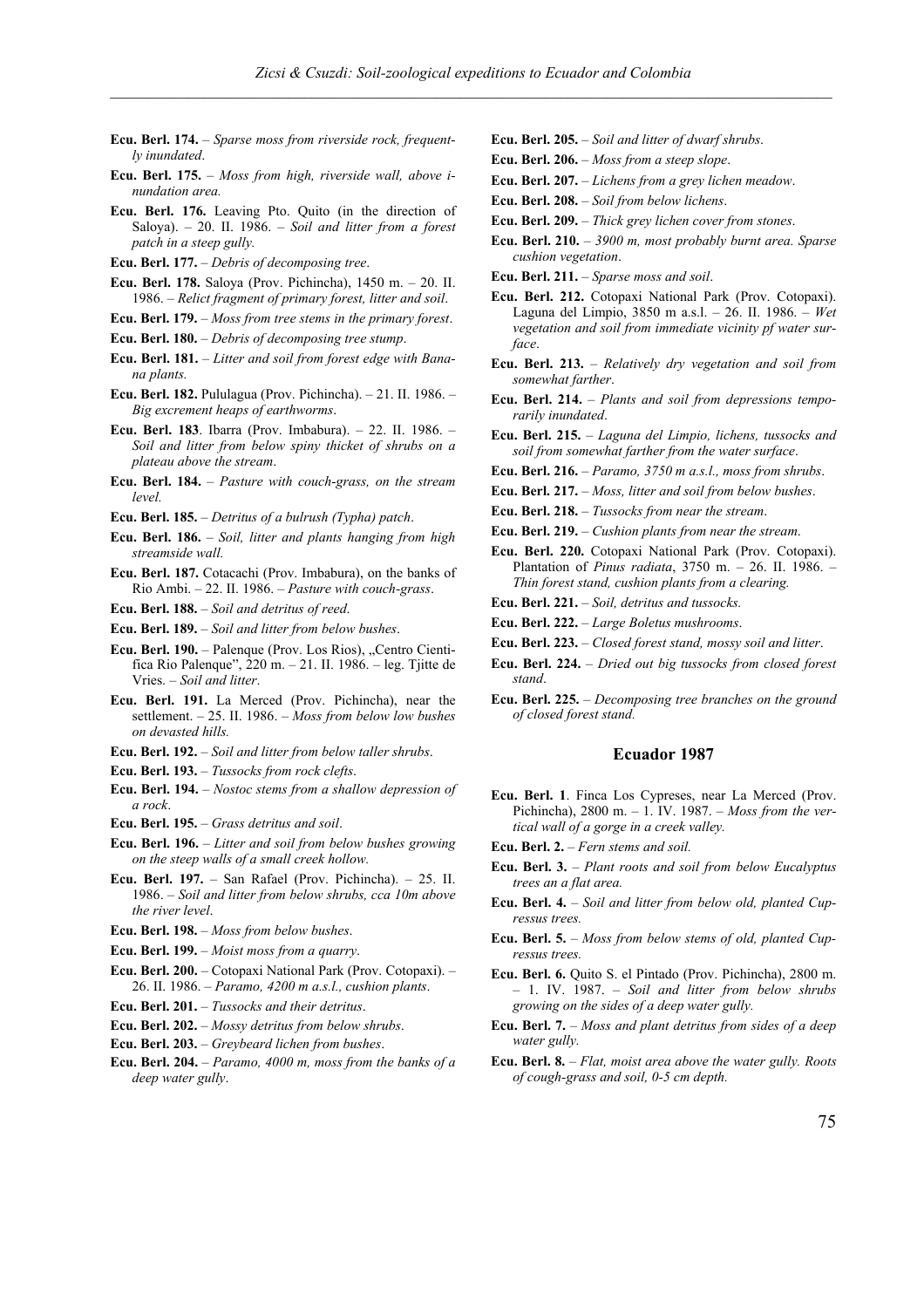- **Ecu. Berl. 9.** *Soil from the smae site, 10-20 cm depth.*
- **Ecu. Berl. 10.** *Devastated area; soil and litter from below shrubs growing on the edge of a small gorge.*
- **Ecu. Berl. 11.** Pilahuin (Prov. Tungurahua), in the environs, 2900 m. – 2. IV. 1987. – *Steep slope of small hill left out from agricultural cultivation. – Soil and detritus of sparse vegetation.*
- **Ecu. Berl. 12.** *3100 m. Paramo vegetation. Detritus and roots of grass tussocks*.
- **Ecu. Berl. 13.** *Cushion-plants.*
- **Ecu. Berl. 14.** *Moss and soil from steep rock wall.*
- **Ecu. Berl. 15.** Pilahuin Arenales de Chimborazo (Prov. Tungurahua), 3200 m. – 2. IV. 1987. – *Paramo vegetation, cushion-plants.*
- **Ecu. Berl. 16.** *Pinus radiata forest, planted after Paramo vegetation.*
- **Ecu. Berl. 17.** Arenales de Chimborazo, Hacienda Cununyacu (Prov. Tungurahua), 3600 m. – 2. IV. 1987. – *Paramo vegetation; detritus of grass and cushion-plants of grazed area.*
- **Ecu. Berl. 18.** San José de Chimbo, near to the settlement (Prov. Bolivar), 2000 m. – 3. IV. 1987. – *Soil and litter from below shrubs.*
- **Ecu. Berl. 19.** *Moss from rocks.*
- **Ecu. Berl. 20.** Cashca Totoras (prov. Bolivar), 3000 m. 3. IV. 1987. – *Rainforest; soil and litter from below thick shrubs.*
- **Ecu. Berl.** 21. *Rainforest; moss from below shrubs (scarely any light).*
- **Ecu. Berl. 22**. *Rainforest; moss from tree stems.*
- **Ecu. Berl. 23.** *Rainforest; soil and decomposing leaves of sclerophyllous trees.*
- **Ecu. Berl. 24.** *Rainforest; dead Bromelia-stems from trees.*
- **Ecu. Berl. 25**. *Grass succeeding cut forest.*
- **Ecu. Berl. 26.** *Soil and litter from below bushes, grown on the forest clearing.*
- **Ecu. Berl. 27.** Chimborazo W. Cruce del Arenal, 4200 m. 3. IV. 1987. – *Grey lichen covering the ground.*
- **Ecu. Berl. 28.** *Small flowered cushion-plants.*
- **Ecu. Berl. 29.** *Soil and litter from below dwarf shrubs.*
- **Ecu. Berl. 30.** *Grey lichen and plant detritus from below dwarf shrubs.*
- **Ecu. Berl. 31.** 5 km SE, 4300 m. 3. IV. 1987. *Soil and litter from below dwarf bushes.*
- **Ecu. Berl. 32.** *Cushions of small flowered cushion-plant.*
- **Ecu. Berl. 33.** *Cushions of big flowered cushion-plant.*
- **Ecu. Berl. 34.** 8 km SE, 4200 m. 3. IV. 1987. *Lichens from grey lichen field of more than 100 m² extent.*
- **Ecu. Berl. 35.** *Detritus of dead tussocks.*
- **Ecu. Berl. 36.** Chimborazo SW, Loma Yanausha, 4000 m. 3. IV. 1987. – *Cushion-plants from grazed area.*
- **Ecu. Berl. 37.**  *Soil and moss from the sides o fan artificial water gully.*
- **Ecu. Berl. 38.** *Detritus of plants from the bottom of the artificial water gully (in continuous contact with the water).*
- **Ecu. Berl. 39.** In the environments of Juan de Velasco (Prov. Chimborazo), 3200 m. – 4. IV. 1987. – *Soil and litter from shrubby forest fragmentum.*
- **Ecu. Berl. 40.** *Wet moss from a source, on the edge of a forest patch.*
- **Ecu. Berl. 41.** *Wet soil and plant detritus from beside the source, on the edge of the forest patch.*
- **Ecu. Berl. 42.** Mal Pote (Prov. Chimborazo), cca 2600 m. 4. IV. 1987. – *Rainforest patch in a creek valley; soil and litter.*
- **Ecu. Berl. 43.** *Soil and moss from the ground in the above rainforest patch.*
- **Ecu. Berl. 44.** *Moss from trees.*
- **Ecu. Berl. 45.** Between Mal Pote and Chagmala, cca 2400 m. – 5. IV. 1987. – *Thick moss from the steep sides of the highway.*
- **Ecu. Berl. 46.** *Dry, decomposing leaves of Bromelia-stems, from the steep sides of the highway.*
- **Ecu. Berl. 47.** Mal Pote (Prov. Chimborazo), cca 2600 m. 5. IV. 1987. – *Soil and litter from an extensive but disturbed rainforest.*
- **Ecu. Berl. 48.** *Moss from trees in the above rainforest.*
- **Ecu. Berl. 49.** Rio Chimbo (Prov. Chimborazo), in the height of San Pablo, cca 2000 m. – 5. IV. 1987. – *Soil and litter from a riverside forest.*
- **Ecu. Berl. 50.** *Moss from trees in the riveside forest.*
- **Ecu. Berl. 51.** In the environment of Juan de Velasco (Prov. Chimborazo), 2600 m. – 5. IV. 1987. – *Soil and litter from disturbed, grazed forest patch.*
- **Ecu. Berl. 52.** Tandajapa (Prov. Pichincha), 2200 m. 8. IV. 1987. – *Soil andlitter from rainforest of a creek valley.*
- **Ecu. Berl. 53.** *Moss from trees in the above rainforest.*
- **Ecu. Berl. 54.** *Moss from rock in the above rainforest.*
- **Ecu. Berl. 55.** Between Tandajapa and Santa Rosa (Prov. Pichincha), 2000m. – 8. IV. 1987. – *Soil and litter accumulated on the rock rim, in the rainforest of a creek valley.*
- **Ecu. Berl. 56.** *Moss and scarce soil from the rock wall in the above rainforest.*
- **Ecu. Berl. 57.** On the way from Tandajapa to Nono (Prov. Pichincha), 2500 m. – 8. IV. 1987. – *Rainforest patch in the third creek valley; soil and litter.*
- **Ecu. Berl. 58.** *Moss from the ground in the above rainforest.*
- **Ecu. Berl. 59.** *Thick moss and detritus of Orchidea, from the steep sides of the highway.*
- **Ecu. Berl. 60.** Baeza (Prov. Napo), on the left banks of the Rio Papallacta, 2000 m. – 8. IV. 1987. – *Old rainforest on a rocky mountain above the river. Soil and litter.*
- **Ecu. Berl. 61.** *Debris of lying, decomposing tree trunk in the above rainforest.*
- **Ecu. Berl. 62.** *Moss and soil interwoven with roots, from rocks in the above rainforest.*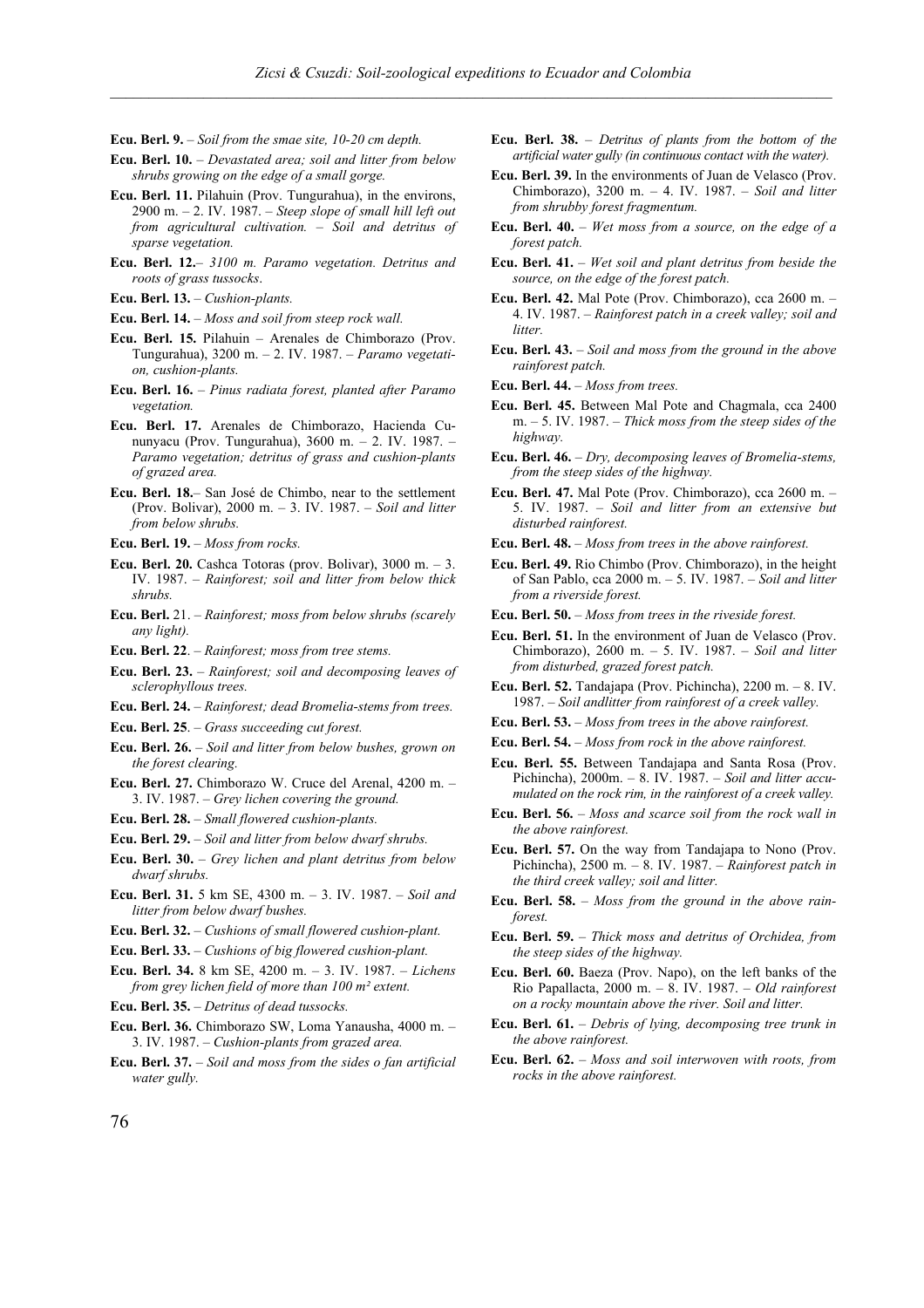- **Ecu. Berl. 63.** *Young rainforest on a mountain above the river; soil and litter.*
- **Ecu. Berl. 64.** *Moss from the ground in the above forest*.
- **Ecu. Berl. 65.** *Moss from the edges of the forest*.
- **Ecu. Berl. 66.** *Moss from the sides of Carex-like clumps on a wet, boggy area, with many small springs*.
- **Ecu. Berl. 67.** Between Bermejó and Cosanga (Prov. Napo), 2100 m. – 10. IV. 1987. – *Moss and debris of dead trees in a thinned rainforest.*
- **Ecu. Berl. 68.** *Moss from below stems of live trees in the thinned rainforest*.
- **Ecu. Berl. 69.** *Soil and litter from below trees.*
- **Ecu. Berl. 70.** Cosanga, Rio Cosanga (Prov. Napo), 2000 m. – 10. IV. 1987. – *Remnants of a riverside galery forest.*
- **Ecu. Berl. 71.** *Debris of decomposing tree trunk and moss from the trunk in the riverside galery forest.*
- **Ecu. Berl. 72.** *Moss from tree stems of the galery forest.*
- **Ecu. Berl. 73.** *Moss and plant detritus from a wet, swampy area of forest cut.*
- **Ecu. Berl. 74.** Cosanga (Las Caucheras) (Prov. Napo), 2100 m. – 10. IV. 1987. – *Formerly thinned but no burnt rainforest with creeping reeds; soil and litter.*
- **Ecu. Berl. 75.** *Moss from the foot of an old tree in the above rainforest.*
- **Ecu. Berl. 76.** *Moss hanging from the branches of trees in the above rainforest*.
- **Ecu. Berl. 77.** *Cut over area; debris of entirely decomposed roadside tree stump*.
- **Ecu. Berl. 78.** *Debris of lying, decomposing palm trunk*.
- **Ecu. Berl. 79.** *Debris of lying, decomposing tree trunks*.
- **Ecu. Berl. 80.** *Moss from lying, decomposing tree trunks*.
- **Ecu. Berl. 81.** Between Cosanga and Sarayacu (Prov. Napo), 1800 m. – 10. IV. 1987. – *Moss hanging from interwoven twigs of shrubs in a gorge with water run*.
- **Ecu. Berl. 82.** *Litter from below bushes in a gorge with water run.*
- **Ecu. Berl. 83.** Rio Jondachi, somewhat after leaving Jondachi (Prov. Napo). – 10. IV. 1987. – *Soil and litter from riverside forest.*
- **Ecu. Berl. 84.** *Soil, roots and scale-moss from rocks on the edge of the riverside forest.*
- **Ecu. Berl. 85.** Pusuno, on the left banks of Rio Pusuno, 300 m. – 11. IV. 1987. – *Soil and litter of rainforest*.
- **Ecu. Berl. 86.** *Moss from tree stems in the rainforest*.
- **Ecu. Berl. 87.** *Moss from the steep side of the forest road*.
- **Ecu. Berl. 88.** *Soil and litter from young (natural) rainforest.*
- **Ecu. Berl. 89.** 4 km from Pusuno to Puerto Misahualli (Prov. Napo). – 11. IV. 1987. – *Orange plantation, litter and soil.*
- **Ecu. Berl. 90.** 10 km from Pusuno to Puerto Misahualli. (Prov. Napo). – 11. IV. 1987. – *Moss from stones lying in a stream*.
- **Ecu. Berl. 91.** *Soil and litter from the forest bordering the stream.*
- **Ecu. Berl. 92.** 5 km from Puerto Misahualli, towards Mirador (Prov. Napo). – 11. IV. 1987. – *Rainforest in a deep gorge; soil and litter.*
- **Ecu. Berl. 93.** *Debris of mossy tree stump in the deep gorge.*
- **Ecu. Berl. 94.** Rio Anzu near Piatua (Prov. Pastaza). 11. IV. 1987. – *Soil and litter from riverside galery forest*.
- **Ecu. Berl. 95.** *Moss hanging from trees, and debris of other plants, from the riverside galery forest*.
- **Ecu. Berl. 96.** *Cut area, cca 150 m from the river. Soil and detritus of high grass.*
- **Ecu. Berl. 97.** Triunfo (Prov. Pastaza). 12. IV. 1987. *Soil and litter from rainforest fragmentum.*
- **Ecu. Berl. 98.** *Debris and moss from decomposing, lying tree trunk.*
- **Ecu. Berl. 99.** *Moss from tree stems*.
- **Ecu. Berl. 100.** *Soil and detritus of grass growing on clear cut area.*
- **Ecu. Berl. 101.** 2 km from Triunfo, towards Pujo (Prov. Pastaza). – 12. IV. 1987. – *Soil and litter from rainforest patch with big bamboos.*
- **Ecu. Berl. 102.** *Moss from trees in the above rainforest patch.*
- **Ecu. Berl. 103.** *Decomposing bamboo of the rainforest patch.*
- **Ecu. Berl. 104.** *Soil and detritus of grass growing on clear cut area.*
- **Ecu. Berl. 105.** Between Mera and Cashurcu (Prov. Pastaza). – 12. IV. 1987. – *Rocky gorge with stream; soil and litter from below bushes.*
- **Ecu. Berl. 106.** *Moss from trees*.
- **Ecu. Berl. 107.** *Moss from rocks*.
- **Ecu. Berl. 108.** Pasochoa National Park. 15. IV. 1987. *Old, dense creeping reed from about 50 bm above the stream level; Soil and litter (there was scarcely any light on the ground).*
- **Ecu. Berl. 109.** *Moss from the ground on the edges of the reeds.*
- **Ecu. Berl. 110.** *Deciduous trees and reed about 100 m above the stream level. Debris of composing tree stump and moss from the stump*.
- **Ecu. Berl. 111.** *Soil and litter from the same site*.
- **Ecu. Berl. 112.** *Soil and litter from the steep sides of the stream.*
- **Ecu. Berl. 113.** *Moss, scale-moss and sparse soil*.
- **Ecu. Berl. 114.** *Soil and litter from ferny, shrubby forest, about 50 m above the stream level*.
- **Ecu. Berl. 115.** *Forest skirts; soil and grass detritus from grazed meadow*.
- **Ecu. Berl. 116.** *Moss from steep sides of carriage-road*.
- **Ecu. Berl. 117**. Antisana volcano (Prov. Napo), along Rio Antisana, 4300 m. – 16. IV. 1987. – *Paramo vegetation; moss and litter from below shrubs.*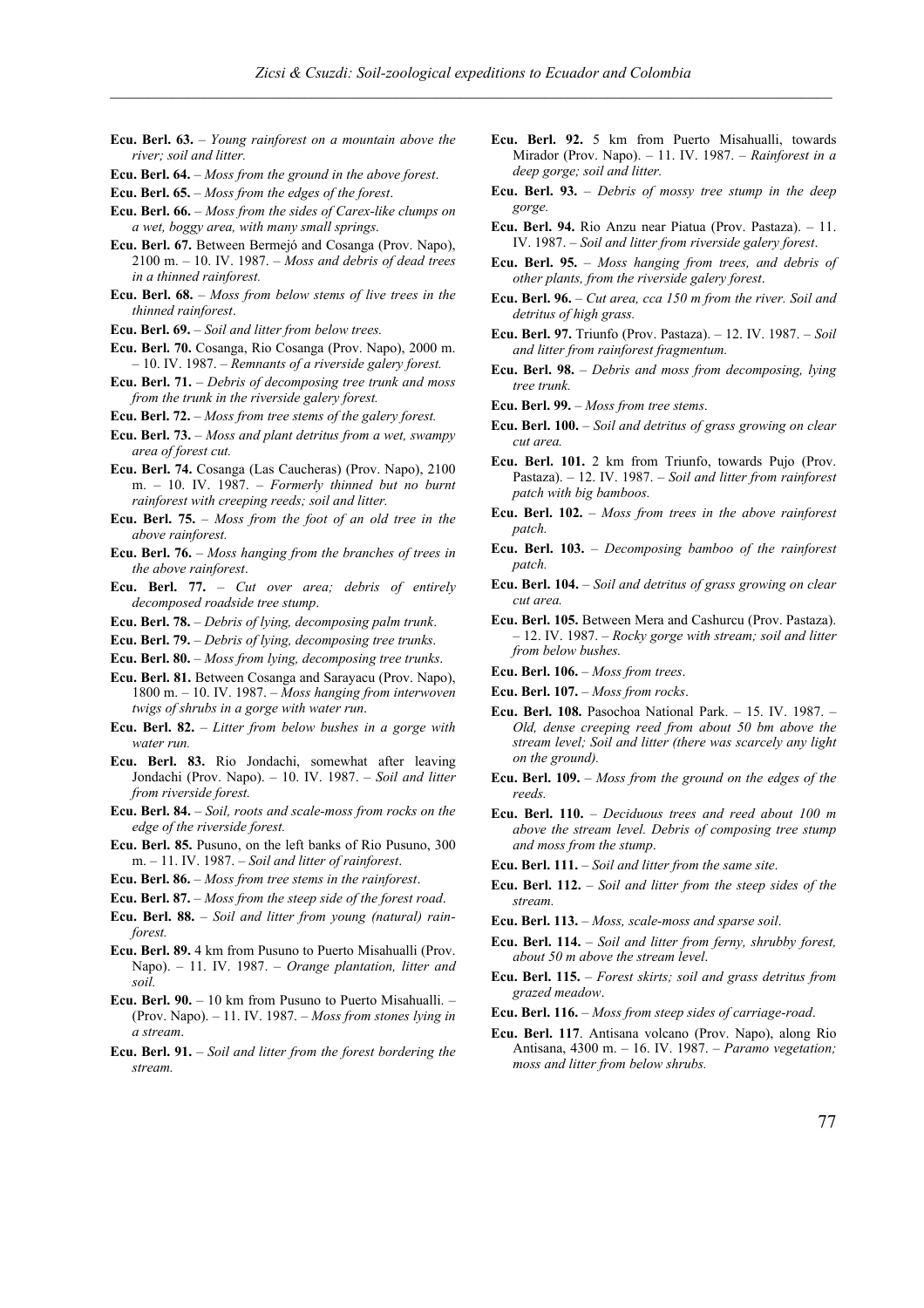- **Ecu. Berl. 118.** *Cushion-plants; cushion and soil*.
- **Ecu. Berl. 119.** *Old, decomposing cattle dung (among Paramo-grass)*.
- **Ecu. Berl. 120.** *Small plants and moss from rocks.*
- **Ecu. Berl. 121.** *Once burnt area (Paramo); grass and mossy soil.*
- **Ecu. Berl. 122.** *Small plants and moss from rocks in the burnt area.*
- **Ecu. Berl. 123.** *Grey lichen meadow on a flat area; lichens and moss.*
- **Ecu. Berl. 124.** Antisana volcano (Prov. Napo), at the research-house, 4200 m. – 16. IV. 1987. – *Soil and large cushion-plants on te stream side.*
- **Ecu. Berl. 125.** *Grass and mossy soil*.
- **Ecu. Berl. 126.** Antisana volcano, road leading W, downwards to Pintag, 3600 m. – 17. IV. 1987. – *Paramo (not burnt); soil and detritus of tussocks.*
- **Ecu. Berl. 127.** *3600 m. Paramo; cushion-plants*.
- **Ecu. Berl. 128.** *3000 m.Soil and litter from below shrubs, about 50m above stream level*.
- **Ecu. Berl. 129.** *3000 m. Moss from horizontal branches of live trees.*
- **Ecu. Berl. 130.** *3000 m. Soil and litter from below streamside bushes.*
- **Ecu. Berl. 131.** *3000 m. Moss from rock; about 5m above the stream.*
- **Ecu. Berl. 132.** *3000 m. Soil and plant detritus from grazed meadow, somewhat above the stream*.
- **Ecu. Berl. 133.** *3000 m. Soil from 20-40 cm depth on the above grazed meadow.*
- **Ecu. Berl. 134.**  *3000 m. Soaking wet streamside soil and plants.*
- **Ecu. Berl. 135.** *2900 m. Soil and litter from below bushes around a source.*
- **Ecu. Berl. 136.** *2900 m. Moss and scale-moss.*
- **Ecu. Berl. 137.** Pichincha Aguagua volcano (Prov. Pichincha), 4600 m. – 19. IV. 1987. – *Moss and cushionplants.*
- **Ecu. Berl. 138.** *4600 m. Lower, dead leaves of a cudweedlike plant.*
- **Ecu. Berl. 139.** *4600 m. Live and dead parts of a big cushion-plant standing isolated*.
- **Ecu. Berl. 140.** *4500 m. Moss and small plants from the ground.*
- **Ecu. Berl. 141.** *4500 m. Mass of lower, dead leaves of a plant with violet coloured cluster-like flowers*.
- **Ecu. Berl. 142.** *3800 m. Cushion-plants; live and dead parts of the cushions*.
- **Ecu. Berl. 143.** *3800 m. Soil and plant detritus from the bottom of a temporary water gully.*
- **Ecu. Berl. 144.** *3800 m. Soil and plant detritus from a deepening, in wich water is temporarily gathering*.
- **Ecu. Berl. 145.** *3800 m. Secondary grazed area. Soil and detritus of tussocks*.
- **Ecu. Berl. 146.** *3800 m. Paramo; soil and tussocks*.
- **Ecu. Berl. 147.** *4400 m. Roots and soil from cushionplants.*
- **Ecu. Berl. 148.** *4400 m. Upper parts of cushion-plant.*
- **Ecu. Berl. 149.** *4400 m. Paramo; moss and litter from below shrubs.*
- **Ecu. Berl. 150.** *4400 m. Paramo; soil and detritus of tussocks.*
- **Ecu. Berl. 151.** *4000 m. Soil and litter from below bushes on a rock rim os a rock wall of S exposure*.
- **Ecu. Berl. 152.** *Moss from ground below bushes*.
- **Ecu. Berl. 153.** *Soil and litter from the edge of the rock rim; grassy patch.*
- **Ecu. Berl. 154.** *Soil and moss from the edge of the rock rim.*
- **Ecu. Berl. 155.** *3200 m. Soil and litter from below shrubs around the ruins of a house*.
- **Ecu. Berl. 156.** *Soil and plants from grazed meadow*.
- **Ecu. Berl. 157.** Quito W. outskirts of the town, 3000 m. 19. IV. 1987. – *Planted Pinus radiata forest, cca 60 years old.*
- **Ecu. Berl. 158.** Between Perucho and San José de Minas (Prov. Pichincha), about 4 km from Perucho. – 21. IV. 1987. – *Soil and litter from secondary shrubby area (Acacia, Eucalyptus) on the streamside*.
- **Ecu. Berl. 159.** San José de Minas (Prov. Pichincha). 21. IV. 1987. – *Moist litter of shrubs along a small creek in otherwise dry area*.
- **Ecu. Berl. 160.** *Continuously moist, wet litter from beside small waterfall.*
- **Ecu. Berl. 161**. *Moist moss, from beside small creek*.
- **Ecu. Berl. 162.** 5 km from San José de Minas on the way to Otavalo. – 21. IV. 1987. – *Soil and litter from streamside forest patch.*
- **Ecu. Berl. 163.** *Soil and litter from steep streamside*.
- **Ecu. Berl. 164.** *Moss from the ground of streamside forest patch.*
- **Ecu. Berl. 165.** *Hanging moss from a gorge, from about 10m above the stream level*.
- **Ecu. Berl. 166.** *Wet soil with scale-moss, from cca 10 m above the stream level*.
- **Ecu. Berl. 167.** *Wet soil and moss from beside source in a deep gorge, about 50 m above the stream level*.
- **Ecu. Berl. 168.** *Roots and detritus of ferns, from the walls of the deep. gorge*.
- **Ecu. Berl. 169.** *Moss from the walls of the deep gorge*.
- **Ecu. Berl. 170.** 10 km leaving San José de Minas, on the way to Otavalo. – 21. IV. 1987. – *Thicket of bushes succeeding clear cut forest area, with small creek. Soil and litter.*
- **Ecu. Berl. 171.** *Soil and moss, in continuous contact with water.*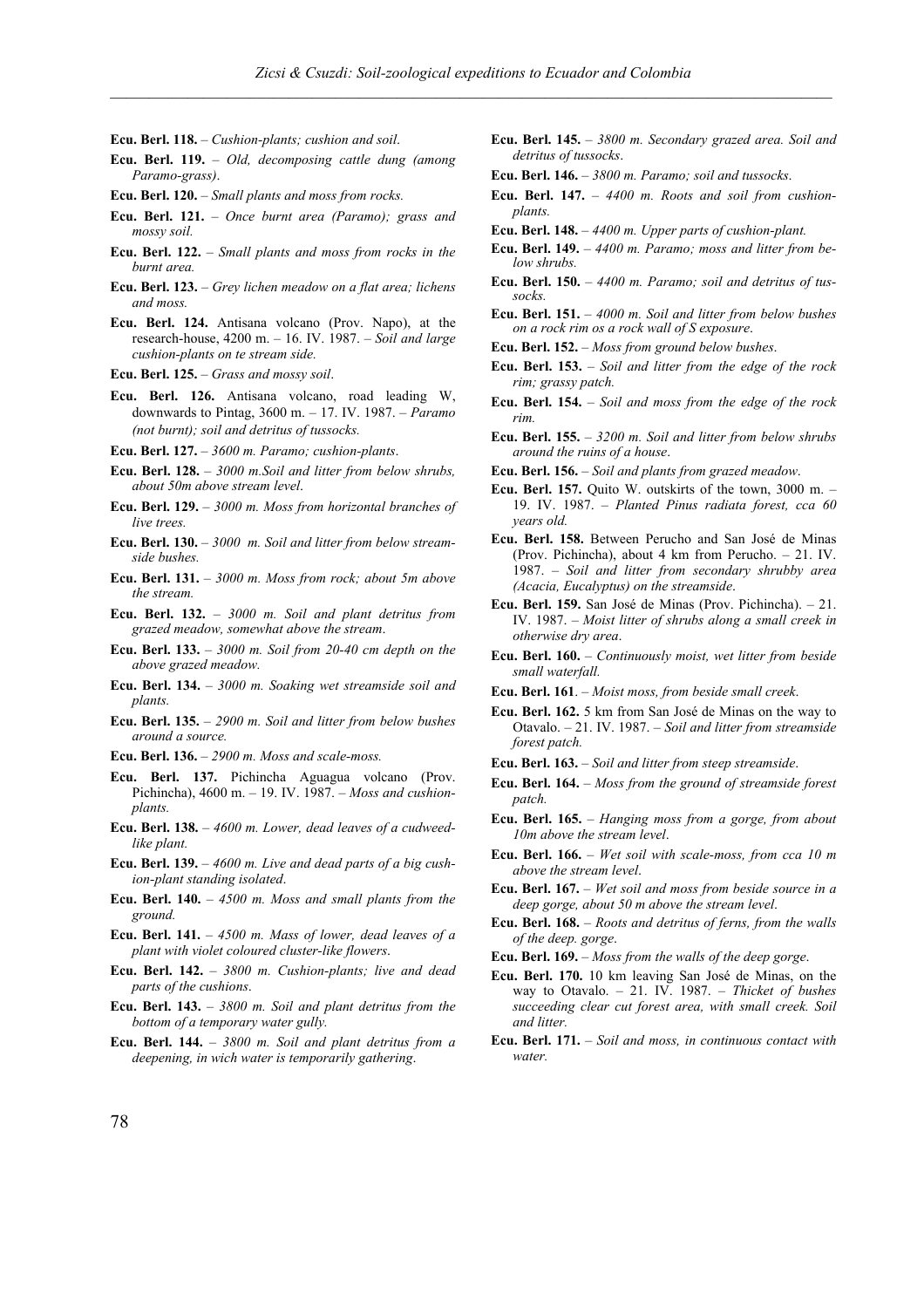- **Ecu. Berl. 172.** *Moss and debris from decomposing tree stump.*
- **Ecu. Berl. 173.** *Soil, moss and horsetail (Equisetum) from rocks.*
- **Ecu. Berl. 174.** 12 km Leaving San José de Minas, on the way Otavalo. – 21. IV. 1987. – *Thinned rainforest; soil and litter.*
- **Ecu. Berl. 175.** *Moss and lichens from trees*.
- **Ecu. Berl. 176.** 8 km to Otavalo (coming from San José de Minas) (Prov. Imbabura); *Rainforest patch on steep mountainside; soil and litter.*
- **Ecu. Berl. 177.** *Moss from the ground.*
- **Ecu. Berl. 178.** 53 km from Otavalo, on the way to Selva Alegre (Prov. Imbabura). – 22. IV. 1987. – *Thinned rainforest; soil and litter.*
- **Ecu. Berl. 179**. *Decomposing tree stump interwoven with roots.*
- **Ecu. Berl. 180.** *Moss from rocks.*
- **Ecu. Berl. 181.** *Soil and litter from forest skirts overgrown with creeping reed.*
- **Ecu. Berl. 182.** *Soil and detritus from secondary grassy area.*
- **Ecu. Berl. 183.** 47 km from Otavalo, on the way to Selva Alegre (Prov. Imbabura). – 22. IV. 1987. – *Only slightly thinned rainforest; soil and litter.*
- **Ecu. Berl. 184.** *Debris and moss of decomposing tree stump.*
- **Ecu. Berl. 185.**  *Moss from trees.*
- **Ecu. Berl. 186.** 32 km from Otavalo, on the way to Selva Alegre, 3700 m. – 22. IV. 1987. – *Soil and Litter from below bushes along a small creek.*
- **Ecu. Berl. 187.** *Moss from the bushes along the small creek.*
- **Ecu. Berl. 188.** *Debris and moss of decomposing tree trunk.*
- **Ecu. Berl. 189**. *Soil and small plants of a small clearing among the bushes*.
- **Ecu. Berl. 190.** *Moss, in continuous contact with the water of the creek.*
- **Ecu. Berl. 191.** *Wet soil and detritus of a ferny area along the creek (on creek level).*
- **Ecu. Berl. 192.** 30 km from Otavalo, on the way to Selva Alegre, 3900 m. – 22. IV. 1987. – *Paramo vegetation; small plants from among tussocks.*
- **Ecu. Berl. 193.** *Roots and detritus of tussocks*.
- **Ecu. Berl. 194.** *Moss and litter from below shrubs.*
- **Ecu. Berl. 195.** *Loose cushion-plants.*

#### **Ecuador 1988**

- **Ecu. B. 1**. Above Quito, 3200-3400 m a.s.l., 46 km leaving Quito to Santo Domingo (Prov. Pichincha). – 21. IV. 1988. - *Moss*
- **Ecu. B. 2.** *Litter from the same site.*

**Ecu. B. 3.** – *Soil from 15 cm depth*.

- **Ecu. B. 4.** Between Quito and Santo Domingo (Prov. Pichincha). About 1km from the church. – 21. IV. 1988. – *Moss from the neighbourhood of a rapid.*
- **Ecu. B**. **5**. *Litter from the same site.*
- **Ecu. B**. **6.** *Soil from 15 cm depth.*
- **Ecu. B. 7**. Below Olmedo (Prov. Pichincha), meadow with couch-grass. – 23. IV. 1988. – *Upper , grassy level*.
- **Ecu. B. 8.** *Soil from 15cm depth.*
- **Ecu. B. 9.** Slope of the volcano Cayambe, about 4200 m a.s.l. (Prov. Pichincha). shrubby vegetation. – 23. IV. 1988. – *Moss.*
- **Ecu. B. 10.** *Grassy, upper level.*
- **Ecu. B. 11.** *Soil from 15 cm depth.*
- **Ecu. B. 12.** Above the lagoon San Marcos (Prov. Pichincha). – 23. IV. 1988. – *Moss and leaves from branches lying on the ground.*
- **Ecu. B. 13.** *Moss from the walls of a road-cut.*
- **Ecu. B. 14.** *Moss-cushion from the slope of the bank.*
- **Ecu. B. 15.** About 71 km from Quito to Santo Domingo (Prov. Pichincha). – 24. IV. 1988. – *Moss from lakeshore, leaving the waterfall*.
- **Ecu. B. 16.** *Litter from the same site.*
- **Ecu. B. 17.** *Soil from 15 cm depth.*
- **Ecu. B. 18.** Chunchi, 7km approaching town (Prov. Chimborazo). – 25. IV. 1988. – *Moss.*
- **Ecu. B. 19.** *Litter from the same spot.*
- **Ecu. B. 20**. 12 km to El Tambo (Prov. Cañar). 25. IV. 1988. – *Litter from below shrubs.*
- **Ecu. B. 21**. 26 km leaving Cuenca (Prov. Azuay). 26. IV. 1988. – *On an access road, litter from below shrubs.*
- **Ecu. B. 22.** *Grass from the smart site.*
- **Ecu. B. 23**. *Soil from 15 cm depth.*
- **Ecu. B. 24.** 52 km from Cuenca, on the road to Loja (Prov Azuay). 4000 m a.s.l., plateau. – 26. IV. 1988. – *Sphagnum-moss*.
- **Ecu. B. 25.** *Litter from the same place*.
- **Ecu. B. 26.** *Soil from 15 cm depth*.
- **Ecu. B. 27.** Leaving Saraguro, 175 km from Cuenca (Prov. Loja). – 26. IV. 1988. – *Moss*.
- **Ecu. B. 28.** *Litter from the same collecting site.*
- **Ecu. B. 29.** *Soil from 15 cm depth*.
- **Ecu. B. 30.** 5 km leaving Loja, towards Vilcabamba (Prov. Loja). – 27. IV. 1988. – *Mixed litter, soil and grass*
- **Ecu. B. 31.** 12 km leaving Loja, on the way to Vilcabamba (Prov. Loja). - 27. IV. 1988. – *Moss.*
- **Ecu. B. 32.** *Litter on the same site.*
- **Ecu. B. 33.** *Soil from 15 cm depth.*
- **Ecu. B. 34.** 6 km leaving Yangana, to Zumba, valley of a creek (Prov. Loja). – 28. IV. 1988. – *Litter.*
- **Ecu. B. 34/Ecu. B.** *Moss from the same place.*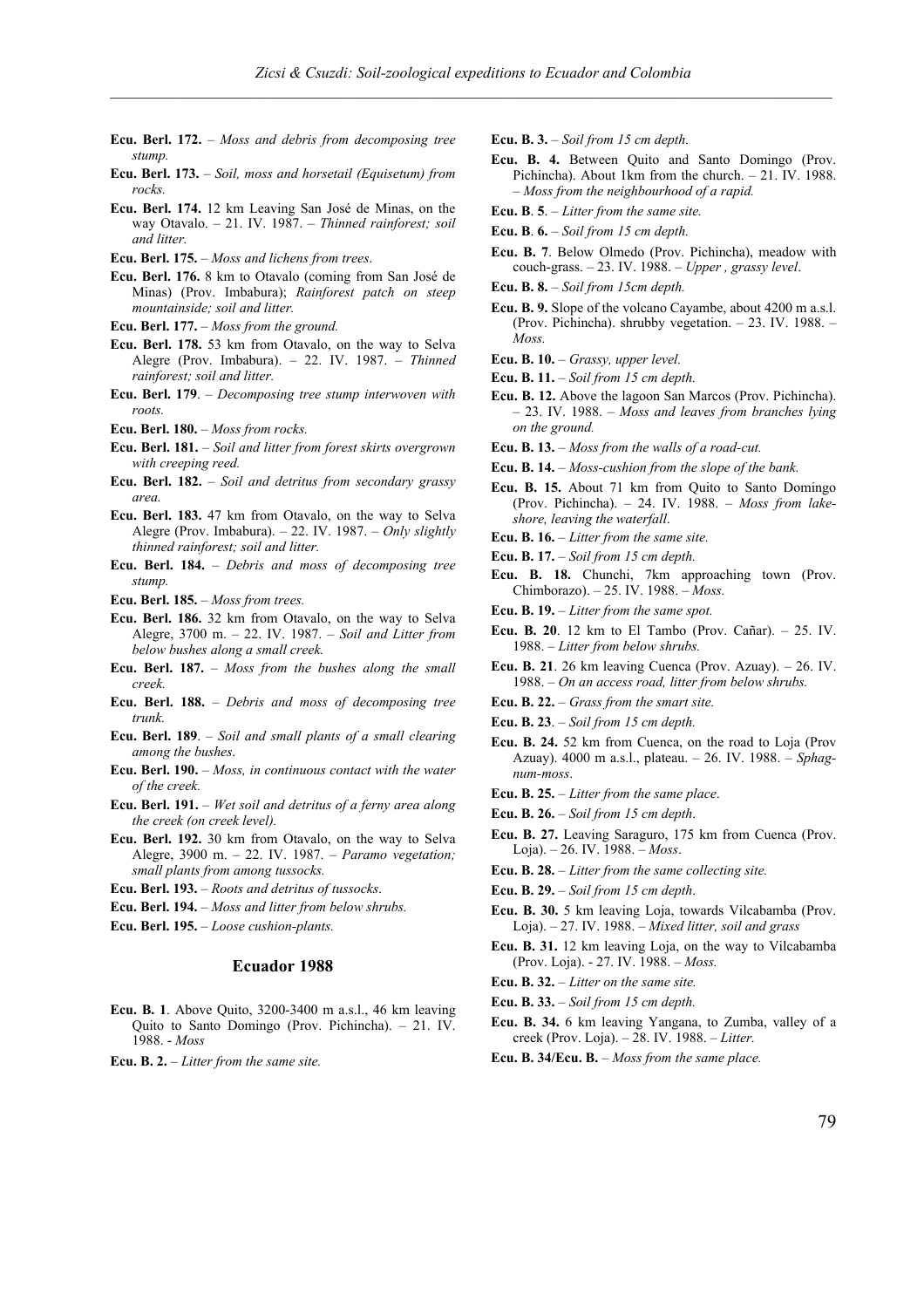- **Ecu. B. 35**. 35 km leaving Loja, on the way to Machala (2km before reaching Catamayo) (Prov. Loja). – 1. V. 1988. – Dry, shrubby area. Litter.
- **Ecu. B. 36.** *Tussocks on the same spot.*
- **Ecu. B. 37.** 85 km from Loja, leaving Zambi, at the bridge (Prov. Loja). – 1. V. 1988. – *Moss*.
- **Ecu. B. 38**. *Litter from the same place.*
- **Ecu. B. 39**. *Soil from a depth of about 15 cm.*
- **Ecu. B**. **40.** 11 km leaving Santa Rosa, on the way to Loja (Prov. El Oro). – 2. V. 1988. – *Patch of primary forest; litter.*
- **Ecu. B. 41**. *Bromelias from the same forest patch.*
- **Ecu. B. 42**. Leaving Pasaje, 54 km from Santa Rosa (Prov. El Oro). – 2. V. 1988. – *Tussocks and tuff.*
- **Ecu. B. 43**. *Succulent dicotyledons from the same site.*
- **Ecu. B. 44.** Leaving Pasaje, 64 km from Santa Rosa (Prov. El Oro). – 2. V. 1988. – *Dry area, tussocks*.
- **Ecu. B. 45**. *Soil from 15cm depth.*
- **Ecu. B. 46.** 15 km leaving Santa Isabel (Prov. Azuay). Mountain slope. – 2. V. 1988. – *Moss*.
- **Ecu. B. 47.** *Litter from the same site.*
- **Ecu. B. 48.** *Soil from a depth of about 15 cm.*
- **Ecu. B. 49.** Between Giron and Victoria de el Portete (Prov. Azuay). – 2. V. 1988. – *Litter*.
- **Ecu. B. 50.** *Grass from the same site*.
- **Ecu. B. 51**. *Soil 15 cm depth.*
- **Ecu. B. 52.** Leaving Chordeleg, 39km from Cuenca (Prov. Azuay). – 3. V. 1988. – *Moss*.
- **Ecu. B. 53.** *Litter from the same collecting site.*
- **Ecu. B. 54**. ( $Z/64$ ) 2 km leaving Sigsig (Prov. Azuay).  $-3$ . V. 1988. – *Moss from the slope of bank.*
- **Ecu. B. 55.** *Litter on the same place.*
- **Ecu. B. 56.** Between El Tambo and Zhud, 84 km from Cuenca (Prov. Cañar). – 4. V. 1988. – *Moss*.
- **Ecu. B. 57**. *Litter on the same site.*
- **Ecu. B. 58.** *Soil from 15 cm depth.*
- **Ecu. B. 59.** 52 km from Loja, on the way to Cuenca (Prov. Loja). – 30. IV. 1988. – *Soil from 15cm depth.*
- **Ecu. B. 60.** Leaving Riobamba, near the village Mocha Pata (Prov. Tungurahua). – 4. V. 1988. – *Grassy pasture; lower soil layer.*
- **Ecu. B. 61.** *Upper soil layer from the same place.*
- **Ecu. B. 62**. Above the lagoon San Marcos, on the slopes of the volcano Cayambe (Prov. Pichincha). – 6. V. 1988. – *Moss from trees.*
- **Ecu. B. 63**. 79 km from Quito, leaving the church, a tan Indian dwelling (Prov. Pichincha). – 7. V. 1988. – *Bromelia*.
- **Ecu. B. 64.** Leaving Borja, to Lago Agrio, cut primary forest patch (Prov. napo). – 9. V. 1988. – *Moss from trees.*
- **Ecu. B. 65**. *Litter from the same site.*
- **Ecu. B. 66.** *Tussocks.*
- **Ecu. B. 67**. *Woody debris.*
- **Ecu. B. 68.** *Bromelias.*
- **Ecu. B. 69**. *Soil from 15 cm depth.*
- **Ecu. B. 70.** 3 km leaving Las Palmas, on the way to Lago Agrio (Prov. Napo). – 9. V. 1988. – *Hillside , mosscushion.*
- **Ecu. B. 71.** *Litter on the same spot.*
- **Ecu. B. 72**. (Z/86) On the way to Lago Agrio, near the bridge of Rio Marker (Prov. Napo). – 9. V. 1988. – *Moss*.
- **Ecu. B. 73.** Primary forest patch, leaving San Vincente (Prov. Napo). – 10. V. 1988. – *Moss*.
- **Ecu. B. 74.** *Litter on the same site.*
- **Ecu. B. 75**. *Soil from 15 cm depth.*
- **Ecu. B. 76**. Leaving Lago Agrio, 8 km towards Dureno (Prov. Napo). – 10. V. 1988. – *Patch of primary forest, litter.*
- **Ecu. B. 77.** *Cut forest patch on the same place; decomposing wood debris.*
- **Ecu. B. 78**. (Z/87) 25 km leaving Lago Agrio (Prov. Napo). 10. V. 1988. – *Litter of coffee plantation.*
- **Ecu. B. 79.** *Litter of nearby primary forest patch.*
- **Ecu. B. 80.** *Moss of nearby primary forest patch.*
- **Ecu. B. 81**. (Z/88) Primary forest patch, leaving Dureno, on the riverside of Rio Aguarico (Prov. Napo). – 10. V. 1988. – *Litter*.
- **Ecu. B. 82**. Primary forest patch at the second bridge, leaving Dureno (Prov. Napo). – 10. V. 1988. – *Litter*.
- **Ecu. B. 83**. Primary forest patch, 2,5 km on access road, approaching Lago Agrio (Prov. Napo). – 10. V. 1988. – *Litter*.
- **Ecu. B. 84.** 48 km leaving Lago Agrio, towards Quito (Prov. Napo). – 11. V. 1988. – *Moss of primary forest cut.*
- **Ecu. B. 85.** *Litter from the same site*.
- **Ecu. B. 86.** *Wood debris*.
- **Ecu. B. 87.** Between Lago Agrio and Quito, 70 km from Lago Agrio (Prov. Napo). – 11. V. 1988. – *Primary forest patch.*
- **Ecu. B. 88.** Between Lago Agrio and Quito, 80 km from lago Agrio, (2 km approaching Reventador) (Prov. Napo). – 11. V. 1988. – *Moss of primary forest.*
- **Ecu. B. 89**. *Litter on the same spot.*
- **Ecu. B. 90.** 1km leaving Reventador (Prov. Napo). 11. V. 1988. – *Bromelias from cut primary forest.*
- **Ecu. B. 91.** Above Papallacta, in about a distance of 7 km (Prov. Napo). – 11. V. 1988. – *Moss from a meadow.*
- **Ecu. B. 92.** *Litter from the same site.*
- **Ecu. B. 93.** *Soil from 15 cm depth.*
- **Ecu. B. 94.** About 9 km above Papallacta (Prov. Napo). 11. V. 1988. – *Litter of pachonal.*
- **Ecu. B. 95.** Between Papallacta and Pifo, near the summit (Prov. Napo). – 11. V. 1988. – *Moss*.
- **Ecu. B. 96.** Leaving El Chaupi, on the way to El Refugio finca (Prov. Pichincha). – 13. V. 1988. – *Moss*.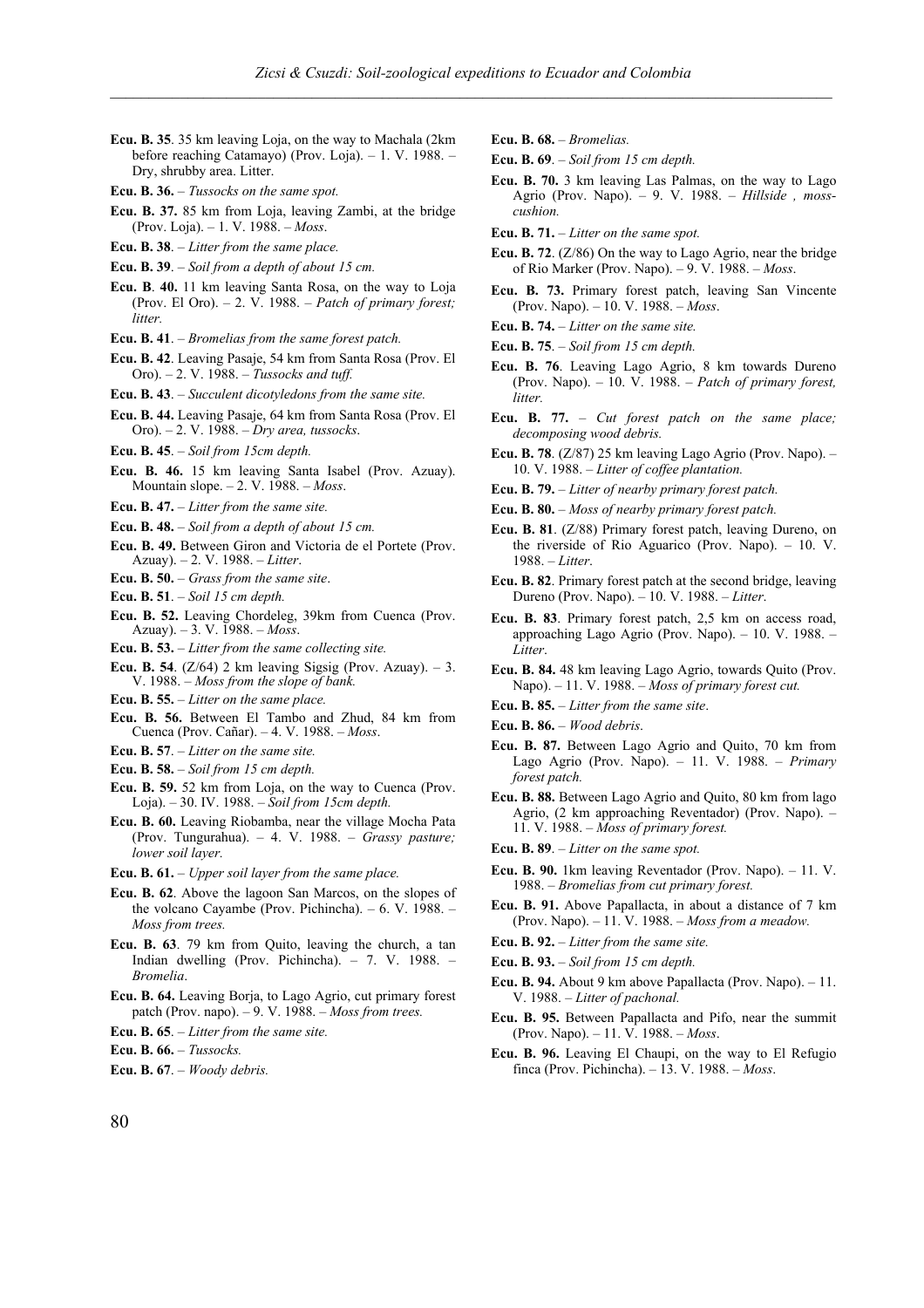**Ecu. B. 97.** – *Litter from the same spot.*

**Ecu. B. 98.** Above El Chaupi on the slope of Illniza, paramo vegetation (Prov. Pichincha). – 13. V. 1988. – *Soil from 15cm depth.* 

**Ecu. B. 99.** – *Cushion-plants from the same site*.

**Ecu. B. 100**. Some 2 km further higher on the slope of Illniza, on about 4400 m a.s.l. (Prov. Pichincha).  $-$  13. V. 1988. – *Moss from the ground.*

#### **Ecuador 1989**

- **Ecu. B. 1.** Before reaching Tinalandia, 550-60 m. a.s.l. (Prov. Pichincha). – 12. IV: 1989. – *Rainforest , moss from solitary tree.*
- **Ecu. B. 2.** Between road-jonction of Santo Domingo and Tinalandia, 550 m a.s.l. (Prov. Pichincha). – 12. IV. 1989. – *Withered palm-leaves.*
- **Ecu. B. 3.**  *Moss from brookside big stones (inundated by floods).*
- **Ecu. B. 4.** *Litter and soil from under old standard tree (around it bamboo and bananas).*
- **Ecu. B. 5.** Before reaching Tinalandia, 600 m a.s.l. (Prov. Pichincha). – 12. IV. 1989. – *Moss , plant-debris and roots from almost vertical soil-vall.*
- **Ecu. B. 6.** *Rainforest, steep break-down of about 70°, soil and litter.*
- **Ecu. B. 7.** Leaving Alluriquin, 700 m. a.s.l. (Prov. Pichincha). – 12. IV. 1989. – *Rainforest , litter and soil.*
- **Ecu. B. 8.** *Bananas, roots and soil.*
- **Ecu. B. 9.** *Moss from stones.*
- **Ecu. B. 10.** *Moulding, lying tree trunk, mossy bark.*
- **Ecu. B. 11.** *Inner, mouldy part of the same trunk.*
- **Ecu. B. 12.** 3 km before Toachi, 900 m. a.s.l. (Prov. Pichincha). – 12. IV. 1989. – *Steep wall beside waterfall, litter and soil.*
- **Ecu. B. 13.** *Moss and litter from fallen tree trunk.*
- **Ecu. B. 14**. *Moss and soil from a vertical wall.*
- **Ecu. B. 15.** Pia Santa Rosa, near San Francisco, 2990 m. a.s.l. (Prov. Pichincha). – 13. IV. 1989. – *Couch-grass*
- **Ecu. B. 16.** *Soil of couch-grass, 10-20 cm depth.*
- **Ecu. B. 17.** *Moss and soil from the roadside*.
- **Ecu. B. 18.** *Litter, grass and soil from under bushes.*
- **Ecu. B. 19.** *Thicket of Rubus, litter and soil.*
- **Ecu. B. 20.** Urbanisation Ludres, 13 km S from Quito, 3100 m. a.s.l. (Prov. Pichincha). – 13. IV. 1989. – *Grass and couch-grass and soil.*
- **Ecu. B. 21**. *Moss and soil from the side of an irrigation canal.*
- **Ecu. B. 22.** *Dwarf horsetail. litter and soil from the bushy shore of the irrigation canal.*
- **Ecu. B. 23.** *Grass with couch-grass, and soil from 10-20 cm depth.*

**Ecu. B. 24.** Between Pifo and Papallacta, 4100 m. a.s.l. (Prov. Pichincha). – 14. IV. 1989. – *Withered leaves and soil from under dicotyledon plant with big leaves (and lilac flowers).* 

**Ecu. B. 25.** – *Moss from the soil.*

- **Ecu. B. 26.** *Jumble of dicotyledon, creeping to 2 m height on a tree*.
- **Ecu. B. 27.** *Felt-like debris from under the same plant*.
- **Ecu. B. 28.** *Litter and sparse moss from under bushes.*
- **Ecu. B. 29.** *Thick, dense moss from the stem of bushes.*
- **Ecu. B. 30.** *Soil, 10-30 cm depth*.
- **Ecu. B. 31.** *Gallery and excrement of earthworms, 30-40 cm depth*.
- **Ecu. B. 32**. *Moss from the soil*.
- **Ecu. B. 33.** *Cushion-plant.*
- **Ecu. B. 34.** *Fruits (seeds) of Espeletia-like plant.*
- **Ecu. B. 35.** *Moss from the soil, beside water-course.*
- **Ecu. B. 36.** *Grass with couch-grass.*
- **Ecu. B. 37.** *Moss and withered plant-debris from under bushes.*
- **Ecu. B. 38.** *On 4150 m. a.s.l., moss and low cushionplants.*
- **Ecu. B. 39.** *Soil of the sample 38, about 10-15 cm depth.*
- **Ecu. B. 40.** Antisana, eartworm experimental station, 3300 m. a.s.l. (Prov. Pichincha). – 15. IV. 1989. – *Brookside pasture.*
- **Ecu. B. 41.** *Drying cattle-exrement and soil from under it.*
- **Ecu. B. 42.** *Close to the brookside, leaves of wild sorrellike plant and soil.*
- **Ecu. B. 43.** *Bog in the depression between the brook and the mountain-side, litter and soil.*
- **Ecu. B. 44.** *Moss and dicotyledon roots from branches of a tree, spanning over the waterfalls of the other book, flowing in here.*
- **Ecu. B. 45.** *Scale-moss from the vertical wall (not rock), beside the same site.*
- **Ecu. B. 46**. *Litter and soil from under the bushes of the valley.*
- **Ecu. B. 47.** *Litter and soil from under trees and bushes, cca 50m above the level of the brook*.
- **Ecu. B. 48.** *Relatively dry moss from bushes.*
- **Ecu. B.** 49. *Mossy soil and litter from under dwarf bushes.*
- **Ecu. B. 50.** *Relatively dry moss and soil from rocks, cca 150m above the level of the brook.*
- **Ecu. B. 51.** Lava-flow of Antisanilla (Prov. Pichincha). 15. IV. 1989. – *Soil and detritus from among the stoneavalanche.*
- **Ecu. B. 52**. *Moss from flat, horizontal stones.*
- **Ecu. B. 53.** *Moss from vertical surface of stones.*
- **Ecu. B. 54.** Rio Guajalito, Las Palmeras, 1850 m a.s.l. (Prov. Pichincha). – 18. IV. 1989. – *"Real" primary forest, litter and upper soil level.*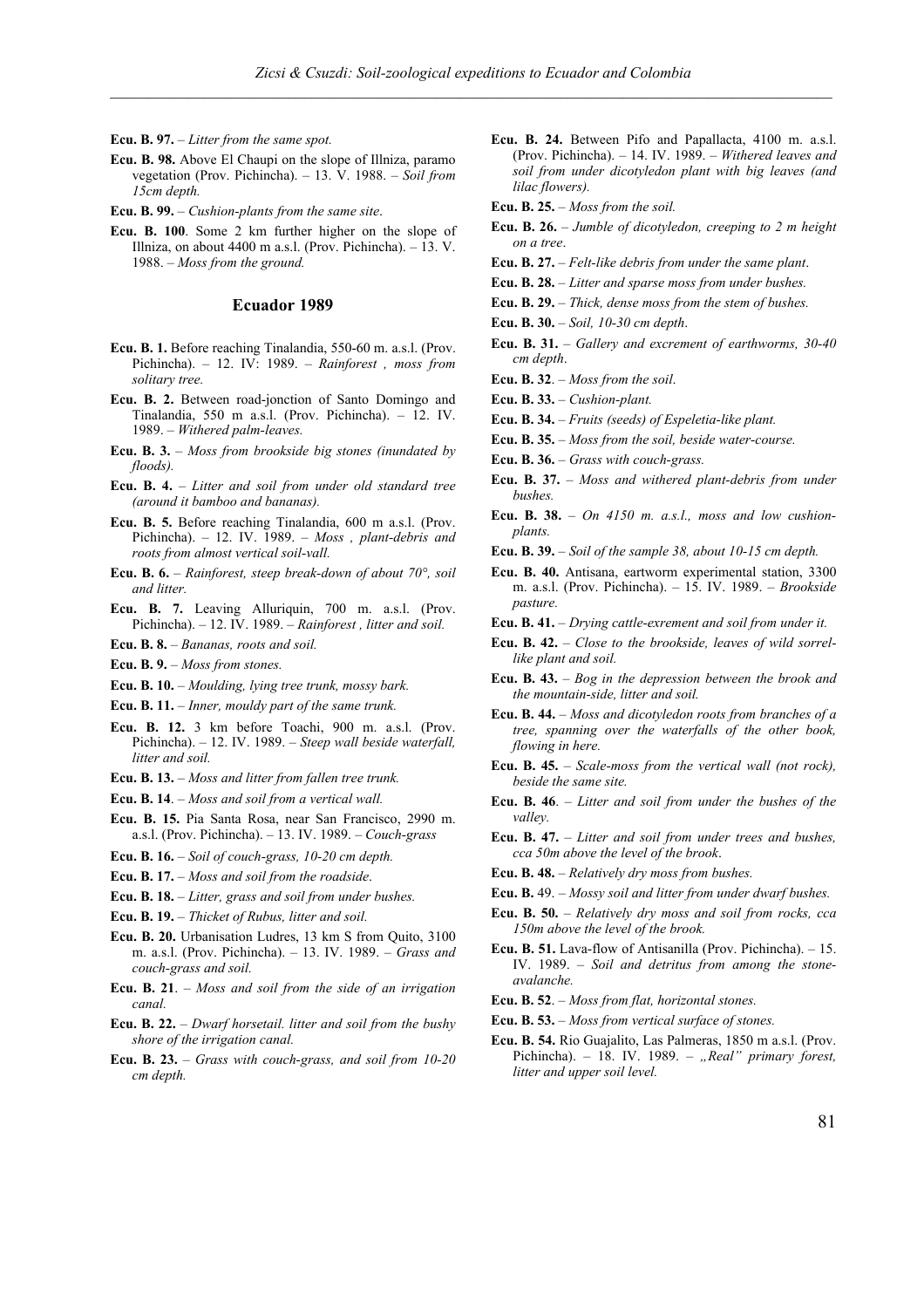- **Ecu. B. 55.** *Soil and roots.*
- **Ecu. B. 56**. *Loose moss, hanging from trees.*
- **Ecu. B.** 57. "*Hanging litter*" and big, withered, mossy *leaves.*
- **Ecu. B. 58.** *Living, mossy leaves (undergrowht).*
- **Ecu. B. 59.** *Moss from the riverside (vertical soil-wall).*
- **Ecu. B. 60.** *Moss from beside the small water-course nearing the river (open area).*
- **Ecu. B. 61.** *Narrow gorge, secondary rainforest of the valley, litter and soil.*
- **Ecu. B. 62.** *Above Las Palmeras, 2000 m a.s.l. (Prov. Pichincha). Litter and soil from under fern-trees.*
- **Ecu. B. 63.** *Moss from under fern-trees*.
- **Ecu. B. 64.** *Moss from rocky roadside*.
- **Ecu. B. 65.** Chirigoba, 1850 m a.s.l. (Prov. pichincha). 18. IV. 1989. – *Secondary rainforest, litter and soil*.
- **Ecu. B. 66.** *Moss, hanging from trees.*
- **Ecu. B. 67.** *Parts of moulding tree trunk, moss-ferns.*

**Ecu. B. 68.** – *Moss from roadside rock-wall.*

- **Ecu. B. 69.** About 2km leaving Cayambe, 2700 m a.s.l. (Prov. Pichincha). – 19. IV. 1989. – *Moss from the side of small artifical water-course.*
- **Ecu. B. 70.** *Litter from under shrubs.*
- **Ecu. B. 71.** *Deep, natural water-gully, moss from the wall of the gorge.*
- **Ecu. B. 72.** Above Otavalo, leaving Mohanda laguna, 3000 m a.s.l. (Prov. Imbabura). – 19. IV. 1989. – *Litter and soil from under bushes.*
- **Ecu. B. 73.** *Dwarf horsetail and moss from beside watergully.*
- **Ecu. B. 74.** *Moss, lichen and roots from the steep wall.*
- **Ecu. B. 75.** Above Otavalo, 3700 m a.s.l. (Prov. Imbabura). 19. IV. 1989. – *Moss -forest, litter and soil.*
- **Ecu. B. 76.** *Moss from a tree.*
- **Ecu. B. 77.** *Moss from the ground.*
- **Ecu. B. 78.** *Lichen from the outside trees of the mossforest.*
- **Ecu. B. 79.** *Out-over area towards the road; plants with bigger leaves.*
- **Ecu. B. 80.** *Bushes and shrubs of a flat area; litter and soil.*
- **Ecu. B. 81.** *Moss and lichen from trees*.
- **Ecu. B. 82.** *Moss from the ground.*
- **Ecu. B. 83**. *On 3350 m a.s.l., secondary shrubby area with creeping reed; dark litter and soil.*
- **Ecu. B. 84.** *On a cut-over area.*
- **Ecu. B. 85.** 30km from Otavalo to Apuela, Otocique, 3250 m a.s.l. (Prov. Imbabura). *Paramo vegetation (burnt a year ago), litter and soil from under shrubs.*
- **Ecu. B. 86.** *Cushion-plants.*
- **Ecu. B. 87**. *Tussocks of couch-grass (from non-burnt area).*
- **Ecu. B. 88.** *On 3300 m a.s.l., thick hrubs, almost no light.*
- **Ecu. B. 89.**  *Plant debris from under open shrubs.*
- **Ecu. B. 90.** *Soil moss from under open bushes.*
- **Ecu. B. 91.** Tablachupa, 39 km from Otavalo, 3350 m a.s.l., (Prov. Imbabura). – 20. IV. 1989. – *Paramo; detritus, withered grass, quite dark soil from under bushes.*
- **Ecu. B. 92.** *Tussocks of couch-gras, lichen and some moss among it.*
- **Ecu. B. 93.** *Between couch-grass tussocks, moss from the open spaces.*
- **Ecu. B. 94.** 53 km from Otavalo, 2850 m a.s.l. (Prov. imbabura). – 20. IV. 1989. – *Litter of bamboo, hanging on roots, without soil.*
- **Ecu. B. 95.** *Soil and roots from under sample 94.*
- **Ecu. B. 96.** *Moss, hanging from trees.*
- **Ecu. B. 97.** *Plant with big leaves (Gunnera sp.).*
- **Ecu. B. 98.** 52 km from Otavalo, 2900 m a.s.l. (Prov. Imbabura). – 20. IV. 1989. – *Small waterfall with mossy vegetation. Moss and soil from rocks.*
- **Ecu. B. 99.** *Overshaded scale-moss.*
- **Ecu. B. 100.** *Hanging moss (fern-moss).*
- **Ecu. B. 101**. 50 km from Otavalo, 2950 m a.s.l. (Prov. Imbabura). - 20. IV. 1989. – *Moss , lichen, fern.*
- **Ecu. B. 102.** 43 km from Otavalo, 3200 m a.s.l. (Prov. Imbabura). – 20. IV. 1989. – *Moss -forest (trees with big leaves), litter and soil.*
- **Ecu. B. 103.** *Moss from the ground.*
- **Ecu. B. 104.** *Moss from the trees.*
- **Ecu. B. 105.** 10 km from Otavalo to Selva Alegre, 2650 m a.s.l. (Prov. Imbabura). – 21. IV. 1989. – *Shrubby area, below it deep shadow.*
- **Ecu. B. 106.** *Pasture (with couch-grass).*
- **Ecu. B. 107.** *Moss from sunlit rocks of the pasture.*
- **Ecu. B. 108.** 28 km from Otavalo to Selva Alegre, 3500 m a.s.l. (Prov. Imbabura). – 21. IV. 1989. – *Paramo; seeds of couch-grass.*
- **Ecu. B. 109.** *Cushion-plants from the open spaces between couch-grass tussocks.*
- **Ecu. B. 110.** *Gladiolus-stem.*
- **Ecu. B. 111.** *Plant debris from under bushes.*
- **Ecu. B. 112.** 26 km from Otavalo to Selva Alegre, 3300 m a.s.l. (Prov. Imbabura). – 21. IV. 1989. – *Litter from under bushes.*
- **Ecu. B. 113.** *Moss from the shore of a small creek.*
- **Ecu. B. 114.** 16 km from Otavalo to Selva Alegre, 3000 m a.s.l. (Prov. Imbabura). – 21. IV. 1989. – *Litter from under bushes.*
- **Ecu. B. 115.**  *Moss from sunlit rocks of the pasture.*
- **Ecu. B. 116.** Leaving the road-junction to Toachi, to Quito, 2600 m a.s.l. (Prov. Imbabura). – 21. IV. 1989. – *Litter and soil from under dwarf bushes.*
- **Ecu. B. 117.** *2500 m a.s.l.; litter from under bushes.*
- **Ecu. B. 118.** *2450 m a.s.l.; litter and soil from under roadside bushes.*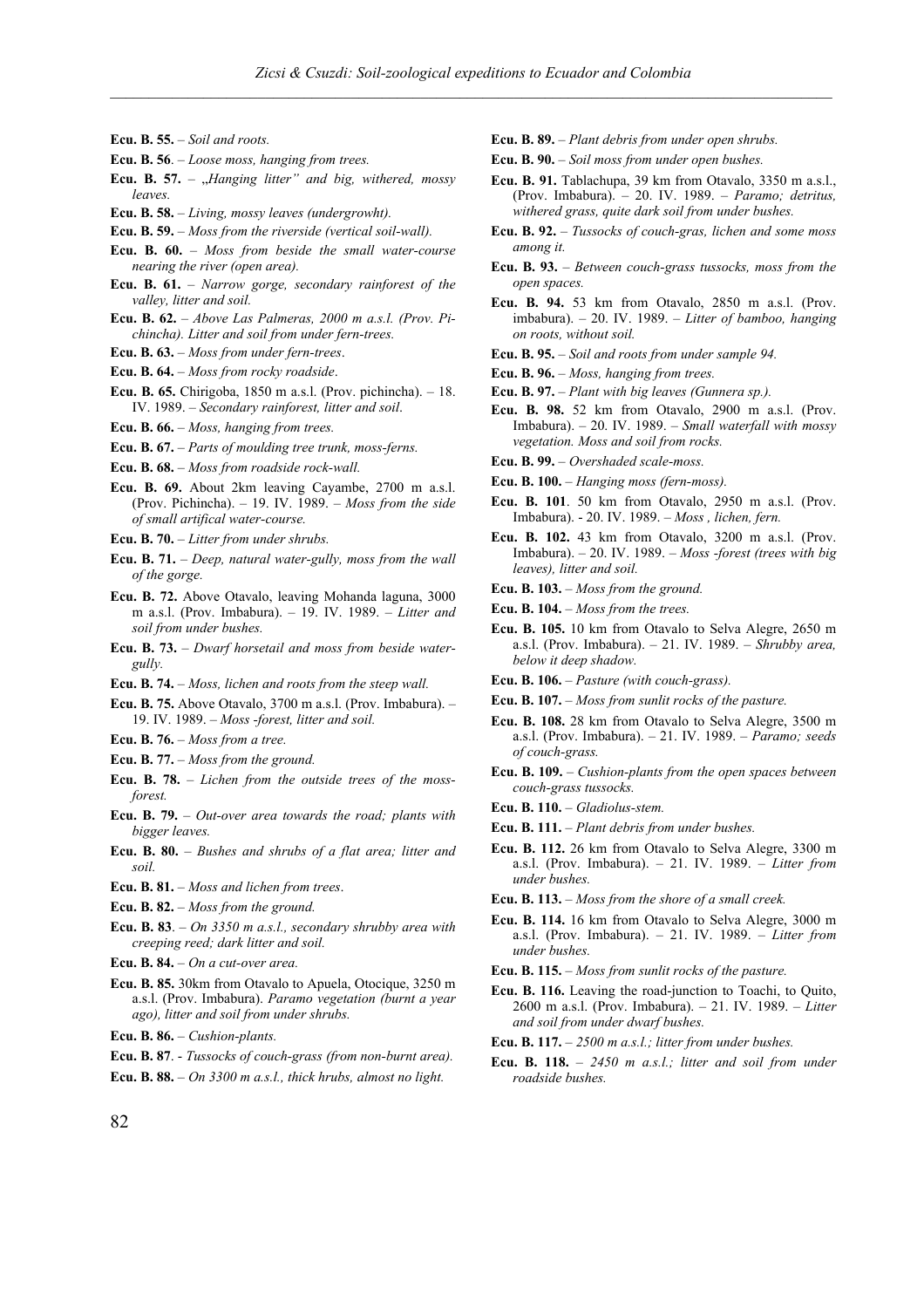- **Ecu. B. 119.**  *Moss from mountain-side.*
- **Ecu. B. 120.** *2000 m; litter and soil from under Acaciatrunk.*
- **Ecu. B. 121.** 62 km from Otavalo, before reaching Selva Alegre, at a flooded river, 1700 m a.s.l. (Prov. Imbabura). – 24. IV. 1989. – *Secondary rainforest, steep part (70°); litter and soil.*
- **Ecu. B. 122.** *Moss from tree branches*.
- **Ecu. B. 123.** *Scale-moss and moss from rock-wall.*
- **Ecu. B. 124.** *Shrubby steep area on cut-over forest (cutover about 3-4 years ago), moss from trees.*
- **Ecu. B. 125.** 56 km from Otavalo, approaching Selva Alegre, 2200 m a.s.l. (Prov. Imbabura). – 24. IV. 1989. – *Rainforest patch, soil and litter.*
- **Ecu. B. 126.** *Mouldering trunk, mossy parts and bark.*
- **Ecu. B. 127.** *Moss from the ground.*
- **Ecu. B. 128.** *Hanging moss from trees.*
- **Ecu. B. 129.** 49 km from Otavalo, on the side of Selva Alegre, 2980 m a.s.l. (Prov. Imbabura). – 24. IV. 1989. – *Steep moss-forest (with sprase trees) beside waterfalls of a creek; soil and litter.*
- **Ecu. B. 130.** *Moss from steep soil-wall.*
- **Ecu. B. 131.** *Moss, hanging from trees and shrubs*.
- **Ecu. B. 132.** *Constantly wet moss from rock-wall beside the waterfalls.*
- **Ecu. B. 133.** Above Junghal, 2150 m a.s.l. (Prov. Carchi). 25. IV. 1989. - *Artifically irrigated area, grass.*
- **Ecu. B. 134.** *Plant debris from under bushes.*
- **Ecu. B. 135.** 3 km before reaching El Angel, 2950 m a.s.l. (Prov. Carchi). – 25. IV. 1989. – *Meadow with couchgrass.*
- **Ecu. B. 136.** *Soil of the meadow with couch-grass.*
- **Ecu. B. 137.** *Litter from under small bushes.*
- **Ecu. B. 138.** 7km leaving the road-junction of La Libertad, 3300 m a.s.l. (Prov. Carchi). – 25. IV. 1989. – *Litter and soil from under bushes.*
- **Ecu. B. 139.** *Soil-moss.*
- **Ecu. B. 140.** 10 km leaving La Libertad to Tulcan, 3400 m a.s.l. (Prov. Carchi). – 25. IV. 1989. – *Old quarry, completely overgrown with vegetation; litter and soil from under shrubs.*
- **Ecu. B. 141.** *Moss and cushion-vegetation.*
- **Ecu. B. 142.** *Cushion vegetation.*
- **Ecu. B. 143.** *Fern stems, lichen.*
- **Ecu. B. 144.** 14 km leaving La Libertad, towards Tulcan, 3500 m a.s.l. (Prov. Carchi). – 25. IV. 1989. – *Big bushes and ferns in Espeletia-vegetation; litter and soil.*
- **Ecu. B. 145.** *Material of moulding tree trunk, and moss from it.*
- **Ecu. B. 146.** *Moss hanging from bushes, lichen.*
- **Ecu. B. 147.** *Withered leaves of Espeletia.*
- **Ecu. B. 148.** 13 km leaving La Libertad, towards Tulcan, 3500 m a.s.l. (Prov. Carchi). – 25. IV. 1989. – *Mossy soil.*
- **Ecu. B. 149**. *Big Graminea tussocks.*
- **Ecu. B. 150.** 13 km leaving La Libertad, towards Tulcan, 3500 m a.s.l. (Prov. Carchi). – 25. IV. 1989. – *Moss level of very wet meadow (artificially inundated).*
- **Ecu. B. 151.** 500 m leaving the road-junction, 2600 m a.s.l. (Prov. Carchi). – 25. IV. 1989. – *Tussocks of dry grass, leaves and litter.*
- **Ecu. B. 152**. *Dry grass and moss.*
- **Ecu. B. 153.** Leaving the Santa Barbara Tulcan roadjunction, 500 m towards Tulcan, 3200 m a.s.l. (Prov. Carchi). – 26. IV. 1989. – *Remnant patch of moss-forest; soil.*
- **Ecu. B. 154**. *Moss from the ground.*
- **Ecu. B. 155.** *Moss from the stems of trees (not hanging); mushrooms among it, too.*
- **Ecu. B. 156.** 34 km from the road-junction to Santa Barbara, 2550 m a.s.l. (Prov. Carchi). – 26. IV. 1989. – *Moss from beside small waterfall.*
- **Ecu. B. 157.** *Leaves of Gunnera sp. and litter of other plants.*
- **Ecu. B. 158.** 33,5 km from the road-junction os Santa Barbara, 2550 m a.s.l. (Prov. Carchi). – 26. IV. 1989. – *Secondary rainforest, shrubby area; litter and soil.*
- **Ecu. B. 159.** *Moss from tree stems.*
- **Ecu. B. 160.** 31 km from the road-junction to Santa Barbara, on the riverside of Rio Chingual, 2480 m a.s.l. (Prov. Carchi). – 26. IV. 1989. – *Riverside rainforestgalery; litter and soil.*
- **Ecu. B. 161.** *Moss from stem of a very old tree.*
- **Ecu. B. 162.** *Riverside cut-over area, moss-level of wet meadow, parts of Schoenoplectus-like plant.*
- **Ecu. B. 163.** 15 km from road-junction of Santa Barbara, 2800 m a.s.l. (Prov. Carchi). – 26. IV. 1989. – *Scalemoss from perlite-like wall of the road (overshaded by bushes).*
- **Ecu. B. 164.** 14 km from the road-junction of Santa Barbara, 2900 m a.s.l. (Prov. Carchi). – 26. IV. 1989. – *Secondary rainforest patch; litter and soil.*
- **Ecu. B. 165.** *Soil-moss from the stem of fern-tree (very thick).*
- **Ecu. B. 166.** *Moss and lichen from stem and branches of bushes.*
- **Ecu. B. 167.** Below Baños, 500 m after leaving the tunnel, 1500 m a.s.l. (Prov. Tungurahua). – 30. IV. 1989. – *Plant debris and sparse moss from under thick vegetation.*
- **Ecu. B. 168.** *Moss and small ferns from skirts of the thicket, well exposed to light.*
- **Ecu. B. 169.** *Moss from open area.*
- **Ecu. B. 170.** Rio Verde, 1450 m a.s.l. (Prov. Tungurahua). 30. IV. 1989. – *Small, nearly unisturbed rainforest patch beside orange-plantation; litter and soil.*
- **Ecu. B. 171.** *Carpet-like moss from rock-wall.*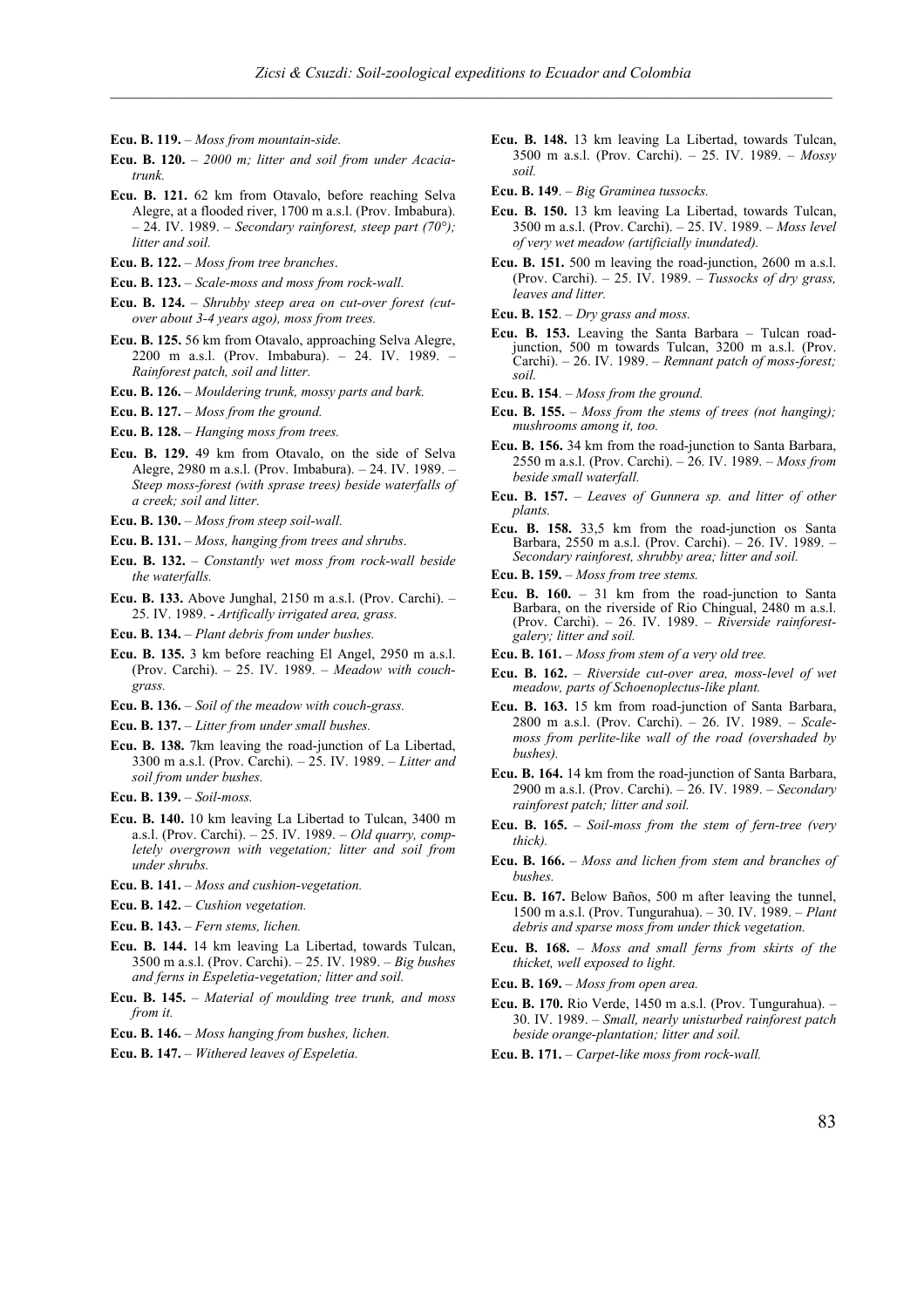- **Ecu. B. 172.** 5 km from Rio verde towards Puyo, 1430m a.s.l. (Prov. Tungurahua). – 30. IV. 1989. – *Wide rainforest patch; litter and soil.*
- **Ecu. B. 173**. *Soil-moss (mossy soil, respectively).*

**Ecu. B. 174.** – *Wet moss from beside small waterfall.*

- **Ecu. B. 175.** 16 km from Puyo, towards Macas, 900 m a.s.l. (Prov. Pastaza). – 1. V. 1989. – *Rainforest patch, beside an open area; litter and soil.*
- **Ecu. B. 176.** *Litter and roots, from the branching of a big tree, in about 2,5 m height.*
- **Ecu. B. 177.** *Completely humified mossy tree trunk, lying on the ground.*
- **Ecu. B. 178.**  *Tinder from the same tree trunk.*
- **Ecu. B. 179.** *Mossy part of a standing tree stem.*
- **Ecu. B. 180.** *Soil and plant debris from the high (cultivated?) grass of a meadow on cut-over area.*
- **Ecu. B. 181.** 23 km from Puyo, 900 m a.s.l. (Prov. Pastaza). – 1. V. 1989. – *Plant of a pasture, with litter and debris of ferns (water-filtration).*
- **Ecu. B. 182.** *Mossy soil.*
- **Ecu. B. 183**. 1 km from the road-junction of Cañelas, 870 m a.s.l. (Prov. Pastaza). – 1. V. 1989. – *Steep forest of about 70°; litter and soil.*
- **Ecu. B. 184.** *Forest on falt area (sparse, secondary).*
- **Ecu. B. 185.** 32 km from Puyo, 900 m a.s.l. (Prov. Pastaza). 1. V. 1989. – *Secondary rainforest; litter and soil (in the deepening small "pond"*).
- **Ecu. B. 186.** *Pasture grass.*
- **Ecu. B. 187.** 34 km from Puyo, 950 m a.s.l. (Prov. Pastaza). 1. V. 1989. – *Secondary rainforest patch; flat area, litter and soil.*
- **Ecu. B. 188.** *Moss from tree stems.*
- **Ecu. B. 189.** *Material of humified, lying tree trunk, and moss from it.*
- **Ecu. B. 190.** Between Puyo and Palora, bridge of Madre Tierra, 800 m a.s.l. (Prov. Pastaza). – 2. V. 1989. – *Moss from bark of tree stems.*
- **Ecu. B. 191.** *Plant debris and litter, mossy soil.*
- **Ecu. B. 192.** *Mossy debris of reed.*
- **Ecu. B. 193.** *1km from the collecting site 190; wet meadow (with horsetail), plant debris and moss. - 2. V. 1989.*
- **Ecu. B. 194.** *Thick moss of old tree stem.*
- **Ecu. B. 195.** Leaving Madre Tierra, 1000 m a.s.l. (Prov. Pastaza). - 2. V. 1989. - "Fenwood"; litter and soil.
- **Ecu. B. 196**. *Moulding tree trunk; moss and litter.*
- Ecu. B. 197. *Jumble ("fusion") of a plant and roots.*
- **Ecu. B. 198.** *Pasture patch beside the "fenwood"; plant debris and soil.*
- **Ecu. B. 199.** Leaving Madre Tierra, 1000 m a.s.l. (Prov. Pastaza). – 2. V. 1989. – *Roadside wet but no fen-like cut-over* ("*forest*") – patch; litter and soil.
- **Ecu. B. 200.** *Moss from tree.*
- **Ecu. B. 201.** Leaving Madre Tierra, cca 500 m from the collecting site 199, 850 m a.s.l. (Prov. Pastaza).  $-2$ . V. 1989. – *Young, sparse trees, wet, high "pasture grass"; litter and soil.*
- **Ecu. B. 202.** Some km leaving Triomfo, 980 m a.s.l. (Prov. Pastaza). – 2. V. 1989. – *Sparse trees, between them "pasture grass"; litter and soil from under tree.*
- **Ecu. B. 203.** *Moss and roots from a tree.*
- Ecu. B. 204. *Detritus of "pasture grass"*.
- **Ecu. B. 205.** *Drying cattle exrement and soil from under it.*
- **Ecu. B. 206**. 22 km from Puyo, towards Baños, 1100 m a.s.l. (Prov. Pastaza). – 3. V. 1989. – *Gorge with small creek; litter and soil.*
- **Ecu. B. 207.** *Soil and wet moss from rock (always dripping).*
- **Ecu. B. 208.** *Dertitus of plants (shrubs) with big leaves, on open area.*
- **Ecu. B. 209.** *Open area, moss from wall*.
- **Ecu. B. 210**. 31 km from Puyo, towards Baños, 1100 m a.s.l. (Prov. Pastaza). – 3. V. 1989. – *Rainforest patch with rock-wall; litter and soil.*
- **Ecu. B. 211.** *Moss from trees.*
- **Ecu. B. 212.** *Dripping moss from rock-wall.*
- **Ecu. B. 213.** *Very thick, wet moss from roadside wall.*
- **Ecu. B. 214.** At the foot of Cotopaxi, 3500 m a.s.l. (Prov. Cotopaxi). – 3. V. 1989. – *Pesudo-paramo level; withered, dead patch of cushion-like vegetation.*
- **Ecu. B. 215**. *Litter of withered grass-like plants of a meadow.*
- **Ecu. B. 216**. *Cushion-like vegetation, litter and soil.*
- **Ecu. B. 217**. *Thick moss, growing on the litter.*

- **Ecu. B. 1.** Prov. Pichincha. Leaving Nono, 50km from Quito, 2250m. – 19. IV. 1990. – *Moss.*
- **Ecu. B. 2.** *Litter*.
- **Ecu. B. 3.** *Soil*.
- **Ecu. B. 4.** *Bromelia from a tree*.
- **Ecu. B. 5.** Prov. Pichincha. 8km after Santa Rosa, 2400 m. 19. IV. 1990. – *Moss from fallen logs*.
- **Ecu. B. 6.** *Bark from fallen logs*.
- **Ecu. B. 7.** *Bromelia from a tree*.
- **Ecu. B. 8.**  *Leaf litter from a ditch.*
- **Ecu. B. 9.** Prov. Pichincha. Between Santa Rosa and Los Bancos, 2200 m. 19. IV. 1990.– *Leaf litter*.
- **Ecu. B. 10.** *Soil*.
- **Ecu. B. 11.** Prov. Manabi. Between Sto. Domingo and El Carmen, 10 km from El Carmen 400 m. 20. IV. 1990. – *Leaf litter and coarse woody debris*.
- **Ecu. B. 12.** *Bromelia*.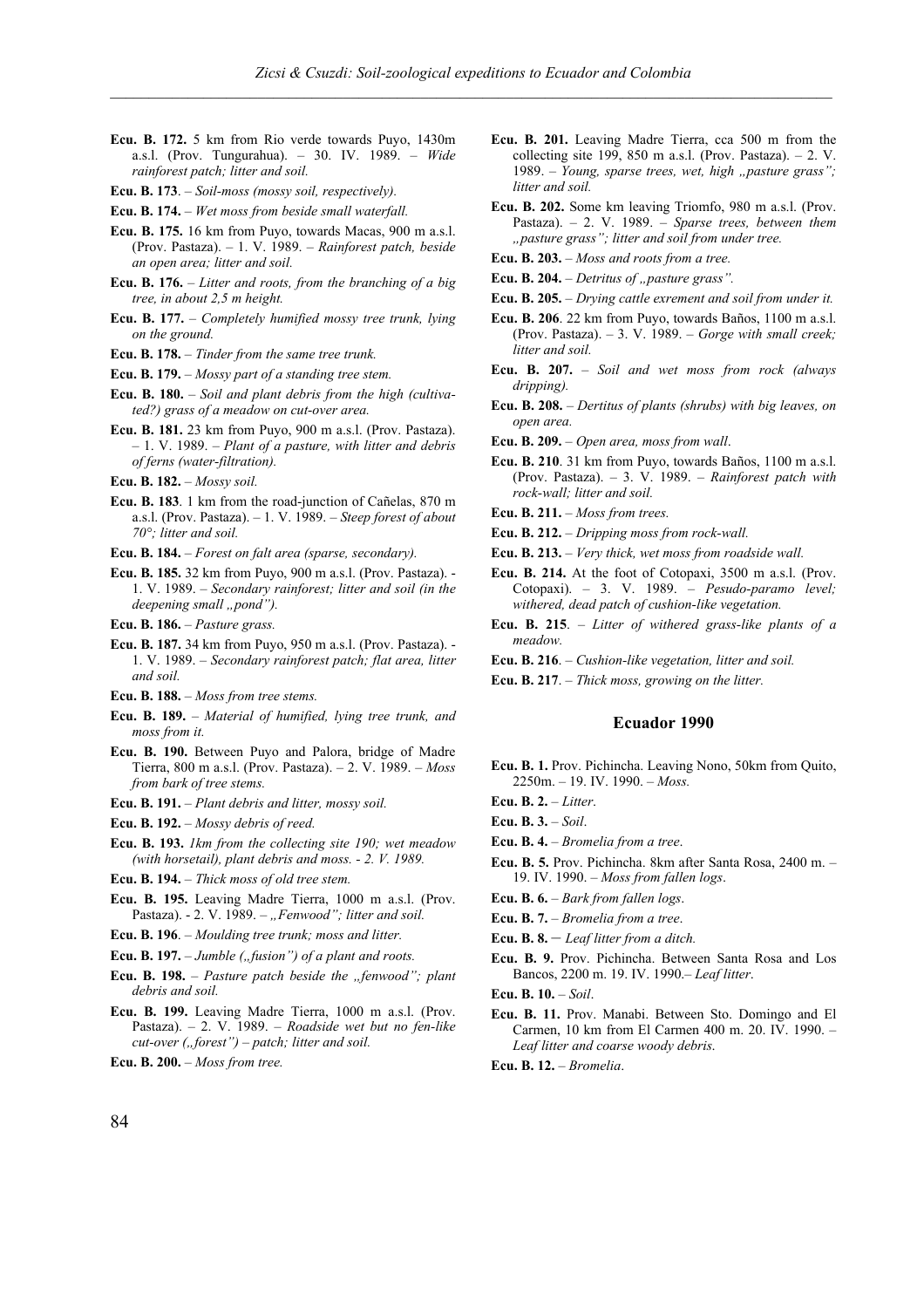- **Ecu. B. 13.** Prov. Manabi. 7 km after Flavio Alfaro 300 m. 20. IV. 1990. – *Litter from Cocoa plantation*.
- **Ecu. B. 14.** *Bamboo litter*.
- **Ecu. B. 15.** *Epiphytes from trees*.
- **Ecu. B. 16.** Prov. Manabi. Piedra Azul, 22 km after Flavio Alfaro, 250 m. – 20. IV. 1990. – *Coarse woody debris*.
- **Ecu. B. 17.** Prov. Manabi. Garrapatilla, 7km before San Andres, 100 m. – 21. IV. 1990. – *Moss and epiphytes*.
- **Ecu. B. 18.** Prov. Manabi. 40 km before Jipijapa 350 m. –21. IV. 1990. – *Dry soil.*
- **Ecu. B. 19.** *Dry leaf litter*.
- **Ecu. B. 20.** Prov. Manabi. 19 km after Manta, toward Portoviejo, cloud-forest, 300 m. – 22. IV. 1990. – *Leaf litter*.
- **Ecu. B. 21.** *Ceiba pentandra litter*.
- **Ecu. B. 22.** Prov. Manabi. After Calderon toward Quevedo bamboo-forest, 150 m. –22. IV. 1990. – *Litter*.
- **Ecu. B. 23.** *Pristine forest fragment, litter.*
- **Ecu. B. 24.** Prov. Manabi. Palmita, 20 km from San Miguel, 500 m. – 22. IV. 1990. –
- **Ecu. B. 25.** Prov. Cotopaxi. 20 km leaving El Palmer La Mana. – 750 m. 23. IV. 1990. – *Bromelia*.
- **Ecu. B. 26.** Prov. Cotopaxi. 35 km from La Mana, before El Tingo, pristine forest fragment, 1300 m. – 23. IV. 1990. – *Forest litter*.
- **Ecu. B. 27**. Prov. Cotopaxi. 43 km from La Mana, after El Tingo, 2000 m. – 23. IV. 1990. – *Moss from rocks*.
- **Ecu. B. 28.** *Moss hanging from trees*.
- **Ecu. B. 29.** Prov. Pichincha. After Lloa, 4100 m.. 27. IV. 1990. – *Upper soil layer with grass*.
- **Ecu. B. 30.** *Lower soil layer*.
- **Ecu. B. 32.** 4050 m, *moss from the road-wall*.
- **Ecu. B. 33.** Prov. Napo. 26 km before Loreto pristine forest, 650m. – 2. V. 1990. – *Leaf litter*.
- **Ecu. B. 34.** *Soil*.
- **Ecu. B. 35.** Prov. Napo. 7 km leaving Loreto cafe plantation, 500 m. –2. V. 1990. – *Leaf litter*.
- **Ecu. B. 36.** Prov. Napo. Just before Loreto, 580 m. 2. V. 1990. – *Littef from a hill side*.
- **Ecu. B. 37.** Prov. Napo. 2 km before Loreto, pristine forest, 550 m. – 2. V. 1990. – *Leaf litter.*
- **Ecu. B. 38.** Prov. Napo. 12 km before Loreto, cafe plantation, 450 m. – 2. V. 1990. – *Leaf litter*.
- **Ecu. B. 39.** Prov. Napo. 31 km before Loreto, 1000 m. 2. V. 1990. – *Litter*.
- **Ecu. B. 40.** Prov. Napo. 35 km. Before Loreto, 1000 m. 2. V. 1990. – *Coarse woody debris from a lake-shore*.
- **Ecu. B. 41.** Prov. Napo. 41 km before Loreto, 1200 m. 2. V. 1990. – *Litter*.
- **Ecu. B. 42.** Prov. Napo. 52 km before Loreto, 1200 m. 2. V. 1990. – *Leaf litter*.
- **Ecu. B. 43.** *Litter*.
- **Ecu. B. 44.** Prov. Napo. 55 km before Loreto 1220 m. 2. V. 1990. – *Moss from a fallen log*.
- **Ecu. B. 45.** Prov. Napo. Between Puerto Napo and Ahuano, 9 km from Tena, 500 m. – 3. V. 1990. – *Cocoa and other litter.*
- **Ecu. B. 46.** Prov. Napo. Between Puerto Napo and Ahuano, 18 km from Tena, pristine forest, 430 m. – 3. V. 1990.– *Leaf litter.*
- **Ecu. B. 48.** Prov. Napo. Between Puerto Napo and Ahuano, 27 km from Tena, pristine forest, 430 m. – 3. V. 1990. – *Leaf litter*.
- **Ecu. B. 49.** Prov. Napo. Before San Pedro, 35 km from Tena, pristine forest, 500 m. – 3. V. 1990. – *Litter*.
- **Ecu. B. 50.** Prov. Carchi. Leaving Tufino on the Chiles Volcano, 4300 m. – 8. V. 1990. – *Moss and soil.*
- **Ecu. B. 51.** 3650 m*, moss and soil.*
- **Ecu. B. 52.** Prov. Imbabura. 15 km from Otavalo juast above the laguna Mojanda, 3800 m, – 9. V. 1990. – *Moss and soil*.

## **Colombia 1993**

- **C. 4.** Before Finca La Sirena, Tenjo, Palmira, on a little path. – 17. IV. 1993.
- **C. 5.** Finca La Sirena, Tenjo, Palmira, Sendero el Mirador 2650 m. – 17. IV. 1993.
- **C. 14.** El Topacio Nat. conservation area 1700 m. 22. IV. 1993.
- **C. 16.** Before El Topacio Nat. conservation area1400 m. 22. IV. 1993.
- **C. 20.** Paramo de los Domingues 3650 m. El Cerrito on the shore of a small pond. - 23. IV. 1993.
- **C. 36.** At the gate of Finca La Sirena, Tenjo, Palmira. 19. IV. 1993.
- **C. 39.** Before Finca La Sirena, Tenjo, Palmira on the bank of a small stream. - 19. IV. 1993.

- **E. 5.** Prov. Cotopaxi. Toward Latacunga at the foot of Cotopaxi Volcano. – 04. V. 1993.
- **E. 8.** Prov. Cotopaxi. Leaving Insivili, paramo, 4150 m. 04. V. 1993.
- **E. 14.** Prov. Tungurahura. Leaving San Jose de Poalo, 3450 m. – 05. V. 1993.
- **E. 18.** Prov. Tungurahura. Leaving San Jose de Poalo, 3700 m. – 05. V. 1993.
- **E. 22.** Prov. Tungurahura. Laguna Pisayambo, 3700 m. 06. V. 1993.
- **E. 24.** Prov. Tungurahura. Laguna Pisayambo, 3800 m. 06. V. 1993.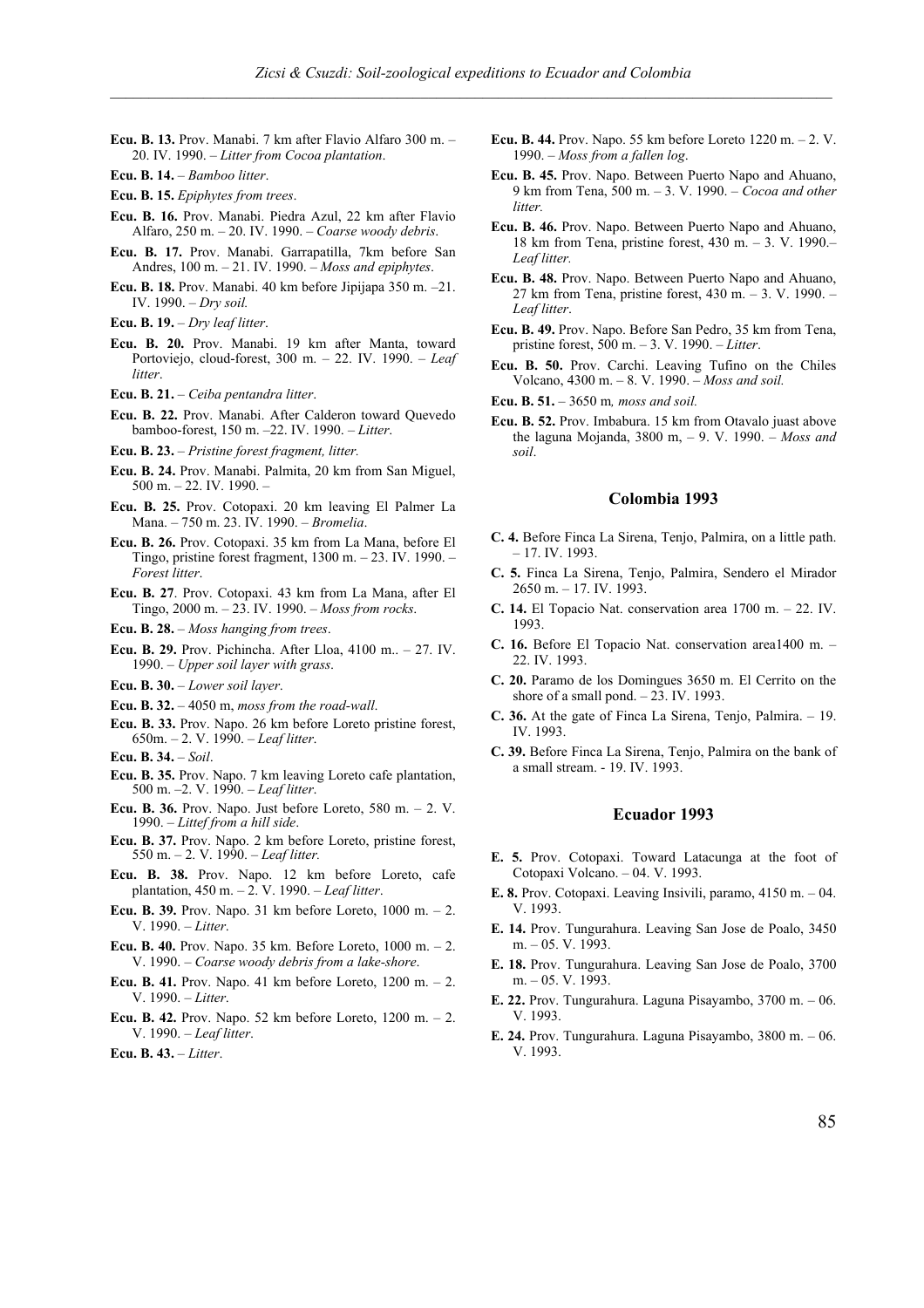- **E. 28.** Prov Tungurahura 3km before the Laguna Pisayambo 3800 m, swampy slope. – 06. V. 1993.
- **E. 34.** Prov Tungurahura. Above the Pucara hydroelectric station, 3420 m. – 07. V. 1993.
- **E. 36.** Prov Tungurahura. Above the Pucara hydroelectric station, 3400 m. – 07. V. 1993.
- **E. 40.** Prov Tungurahura. Before Pillaro, Eucaliptus wood on sandy soil, 2700 m. - 07. V. 1993.
- **E. 41.** Prov. Cotopaxi, On the Cotopaxi Volcano, 3350 m. 08. V. 1993.
- **E. 42.** Prov. Cotopaxi, On the Cotopaxi Volcano, grassy vegetation, 3450 m.
- **E. 49.** Prov. Carchi. Between Mira and El Angel 2900 m. 12. V. 1993.

**Acknowledgements** – Our special thanks are due to the late Irma and Béla Botár (Rectificadora Botar S.A., Quito, Ecuador) who provided land rover cars in all of our expeditions. We are also grateful to several students of PUCE, Quito, Ecuador, who helped us in the field work.

# **REFERENCES**

(Papers published on the earthworm materials collected in Ecuador and Colombia between 1986 and 1993 are enumerated in chronological order)

- ZICSI, A**.** (1988): Über eine neue Regenwurm-Gattung aus Ekuador (Oligochaeta: Glossoscolecidae). **Regenwürmer aus Südamerika 1**. *Acta Zoologica Hungarica*, 34: 55–63.
- ZICSI, A. & CSUZDI, CS. (1987): Neue und bekannte Glossoscoleciden-Arten aus **Südamerika. 2**. (Oligochaeta: Glossoscolecidae). *Acta Zoologica Hungarica*, 33: 269–275.
- ZICSI, A**.** & CSUZDI, CS. (1988): Über einige Thamnodrilus-Arten und andere Regenwürmer aus Ekuador (Oligochaeta: Glossoscolecidae, Lumbricidae, Megascolecidae) **Regenwürmer aus Südamerika 3**. *Opuscula Zoologica Budapest,* 23: 209–218.
- ZICSI, A. (1988): Neue Glossodrilus-Arten aus Ekuador (Oligochaeta: Glossoscolecidae). **Regenwürmer aus Südamerika 4**. *Acta Zoologica Hungarica*, 34: 313–320.
- ZICSI, A. (1988): Neue Andiodrilus-Arten aus Kolumbien (Oligochaeta: Glossoscolecidae). **Regenwürmer aus Südamerika 5**. *Revue suisse de Zoologie,* 95: 715–722.
- ZICSI, A**.** (1988): Beiträge zur Kenntnis einiger Martiodrilus-Arten aus Ekuador (Oligochaeta: Glossoscolecidae). **Regenwürmer aus Südamerika 6**. *Revue suisse de Zoologie,* 95: 953–959.
- ZICSI, A**.** (1988): Weitere neue und bekannte Martiodrilus-Arten aus Ekuador und Kolumbien (Oligochaeta: Glossoscolecidae). **Regenwürmer aus Südamerika 7**. *Acta Zoologica Hungarica*, 34: 435–446.
- ZICSI**,** A**.** (1990): Über neue Riesenregenwürmer und andere Martiodrilus-Arten aus Ekuador (Oligochaeta: Glossoscolecidae). **Regenwürmer aus Südamerika 8**. *Acta Zoologica Hungarica*, 36: 367–380.
- ZICSI, A**.** (1989): Weitere neue Glossodrilus-Arten aus Ekuador (Oligochaeta: Glossoscolecidae). **Regenwürmer aus Südamerika 9**. *Acta Zoologica Hungarica*, 35: 165–190.
- ZICSI, A**.** (1989): Über zwei Periscolex-Arten aus dem Andengebiet Kolumbiens und Ekuadors (Oligochaeta: Glossoscolecidae). **Regenwürmer aus Südamerika 10**. *Revue suisse de Zoologie,* 96: 19–24.
- ZICSI**,** A. (1989): Revision der Gattung Yagansia Michaelsen, 1899 (Oligochaeta: Acanthodrilidae). **Regenwürmer aus Südamerika 11**. *Acta Zoologica Hungarica*, 35: 413–430.
- ZICSI, A. (1989): Über drei neue Andiodrilus-Arten Ecuador (Oligochaeta: Glossoscolecidae). **Regenwürmer aus Südamerika 12**. *Revue suisse de Zoologie,* 96: 771–777.
- ZICSI**,** A. (1990): Zwei neue Regenwurm-Gattungen aus Ekuador (Oligochaeta: Glossoscolecidae). **Regenwürmer aus Südamerika 13**. *Revue suisse de Zoologie,* 97: 99–106.
- ZICSI**,** A. (1990): Weitere neue und bekannte Onoreodrilus-Arten aus Ekuador (Oligochaeta: Glossoscolecidae). **Regenwürmer aus Südamerika 14**. *Mitteilungen aus dem Hamburgischen Zoologischen Museum und Institut,* 87: 149–155.
- CSUZDI, CS. & ZICSI**,** A. (1991): Über die Verbreitung neuer und bekannter Dichogaster und Eutrigaster Arten aus Mittel- und Südamerika (Oligochaeta, Octochaetidae). **Regenwürmer aus Südamerika 15**. *Acta Zoologica Hungarica*, 37: 177–192.
- ZICSI, A**.** (1992): Über weitere neue und bekannte Arten der Gattung Periscolex (Oligochaeta: Glossoscolecidae). **Regenwürmer aus Südamerika 16**. *Revue suisse de Zoologie,* 99(1): 211–-217.
- ZICSI, A**.** (1993): Revision der Gattung Andiodrilus Michaelsen (Oligochaeta: Glossoscolecidae) **Regenwürmer aus Südamerika 17**. *Acta Zoologica Hungarica*, 39(1-4): 311–342.
- CSUZDI, CS. (1993): Über die taxonomischen Probleme einiger amphiatlantischer Regenwurm-Gattungen (Oligochaeta, Octochaetidae). **Regenwürmer aus Südamerika 18.** *Acta Zoologica Hungarica*, 39(1-4): 61–69.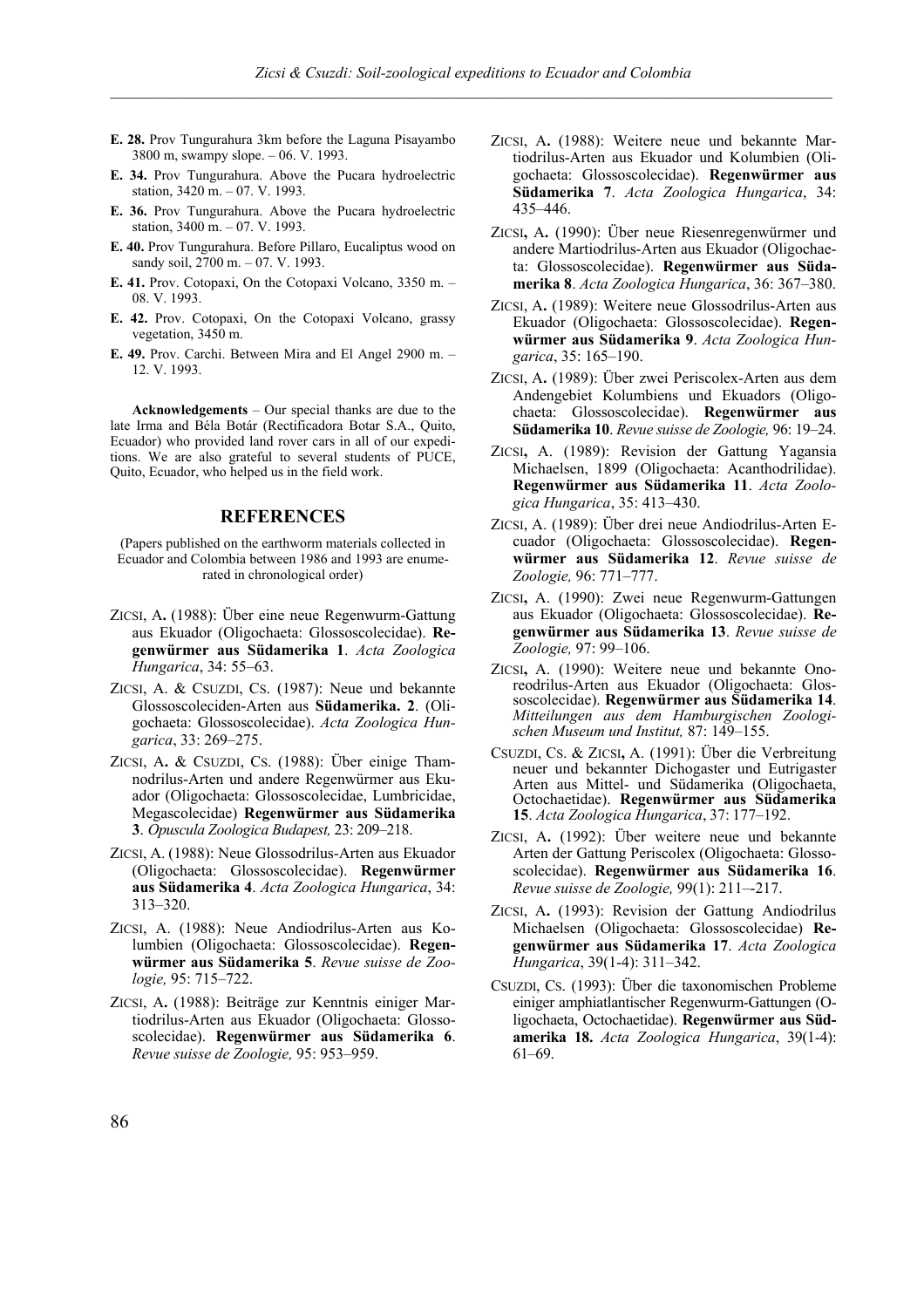- ZICSI, A**.** (1993): Neue und bekannte Regenwürmer aus Chile (Oligochaeta) **Regenwürmer aus Südamerika 19**. *Revue suisse de Zoologie,* 100(3): 627– 640.
- ZICSI, A**.** (1993): Revision der Gattung Chilota Michaelsen sowie weitere neue Angaben zur Regenwurmfauna Chiles (Oligochaeta: Acanthodrilidae, Ocnerodrilidae) **Regenwürmer aus Südamerika 20**. *Mitteilungen aus dem Hamburgischen Zoologischen Museum und Institut*, 90: 151–173.
- ZICSI, A**.** & FEIJOO MARTINEZ, A. (1994): Regenwürmer aus der Zentralkordillere Kolumbiens (Oligochaeta: Glossoscolecidae) **Regenwürmer aus Südamerika 21**. *Mitteilungen aus dem Hamburgischen Zoologischen Museum und Institut,* 89(2): 55–62.
- CSUZDI, CS. (1994): Neue Eutrigaster Arten aus Kuba und ihre zoogeographische beziehungen. (Oligochaeta: Octochaetidae). **Regenwürmer aus Südamerika 22**. *Mitteilungen aus dem Hamburgischen Zoologischen Museum und Institut,* 89(suppl. 2): 63–70.
- ZICSI, A. (1995): Regenwürmer aus Bolivien (Oligochaeta). **Regenwürmer aus Südamerika 23**. *Revue suisse de Zoologie,* 102(3): 585–608.
- ZICSI, A**.** (1995): Ein weiterer Beitrag zur Regenwurm-Fauna der Karibischen Region (Oligochaeta). **Regegenwürmer aus Südamerika 24**. *Mitteilungen aus dem Hamburgischen Zoologischen Museum und Institut,* 92: 53–64.
- ZICSI, A**.** (1995): Revision der Gattung Glossodrilus Cognetti, 1905 auf Grund der Arten aus dem Andengebiet (Oligochaeta: Glossoscolecidae). **Regenwürmer aus Südamerika, 25**. *Opuscula Zoologica Budapest,* 27-28: 79–116.
- ZICSI, A**.** & CSUZDI, CS. (1999): Neue und bekannte Regenwürmer aus verschiedenen Teilen Südamerikas. **Regenwürmer aus Südamerika 26.**- *Senckenbergiana biologica*, 78: 123–134.
- ZICSI, A**.** (1997): Revision der Gattung Aptodrilus Cognetti 1904 (Oligochaeta: Glossoscolecidae). **Regenwürmer aus Südamerika 27**. *Opuscula Zoologica Budapest,* 29-30: 155–170.
- ZICSI, A. & CSUZDI, CS. (1997): Über weitere Riesenregenwürmer aus Ekuador. **Regenwürmer aus Südamerika 28**. (Oligochaeta). *Berichte des Naturwissenschaftlich-Medizinischen Vereins in Innsbruck*, 84: 81–103.
- ZICSI A. (2000): Revision der Untergattung *Martiodrilus* (*Martiodrilus*) Michaelsen, 1936 (Oligochaeta: Glossoscolecidae) **Regenwürmer aus Südamerika 29**. *Opuscula Zoologica Budapest,* 32: 139–168.
- ZICSI A. (1998): Revision weiterer Martiodrilus-Arten (Oligochaeta: Glossoscolecidae). **Regenwürmer aus Südamerika, 30**. *Opuscula Zoologica Budapest,* 31: 149–164.
- ZICSI, A. & CSUZDI, CS. (1999): *Hexachyloscolex* gen et sp. n. eine neue Regenwurmgattung aus Ekuador (Oligochaeta: Glossoscolecidae). **Regenwürmer aus Südamerika 31.** *Berichte des Naturwissenschaftlich-Medizinischen Vereins in Innsbruck*, 86: 123- 126.
- ZICSI A, RÖMBKE J, & GARCIA, M. (2001): Regenwürmer (Oligochaeta) aus der Umgebung von Manaus (Amazonien). **Regenwürmer aus Südamerika 32.** *Revue suisse de Zoologie,* 108(1): 153– 164.
- ZICSI A. & CSUZDI, CS. (2001): Weitere Angaben zur Regenwurmfauna Chiles (Oligochaeta: Acanthodrilidae, Lumbricidae). **Regenwürmer aus Südamerika 33.** *Berichte des Naturwissenschaftlich-Medizinischen Vereins in Innsbruck*, 88: 129–140.
- ZICSI, A. (2001): Revision der Untergattung Martiodrilus (Maipure Righi, 1995) (Oligochaeta: Glossoscolecidae). **Regenwürmer aus Südamerika, 34.** *Opuscula Zoologica Budapest,* 33: 113–131.
- ZICSI, A. CSUZDI, CS. & FEIJOO MARTINEZ, A. (2002): Neue und bekannte Riesenregenwürmer aus Kolumbien, Ekuador und Peru (Oligochaeta: Glossoscolecida). **Regenwürmer aus Südamerika 35**. *Revue suisse de Zoologie,* 109(4): 785–796.
- ZICSI, A. & FEIJOO MARTINEZ, A. (2002): Neue *Quimbaya*- und andere Regenwurmarten aus Kolumbien und Ekuador (Oligochaeta: Glossoscolecidae) **Regenwürmer aus Südamerika 36**. *Berichte des Naturwissenschaftlich-Medizinischen Vereins in Innsbruck*, 89: 111–121.
- ZICSI, A. (2002): Eine neue Art der Gattung *Zongodrilus* Righi, 1995 sowie weitere Arten der Familie Glossoscolecidae (Oligochaeta) aus Ecuador. **Regenwürmer aus Südamerika 37**. *Opuscula Zoologica Budapest,* 34: 113–123.
- ZICSI, A. & CSUZDI, CS. (2002): Eine neue Xibaro-Art aus Ekuador (Oligochaeta: Ocnerodrilidae). **Regenwürmer aus Südamerika, 38**. *Opuscula Zoologica Budapest,* 34: 125–127.
- ZICSI A. (2005): Über den heutigen Stand der Regenwurmfauna (Oligochaeta) Ekuadors mit einem Bestimmungsschlüssel der Glossoscoleciden-Arten. **Regenwürmer aus Südamerika 39.** *Berichte des Naturwissenschaftlich-Medizinischen Vereins in Innsbruck*, 92: 95–130.